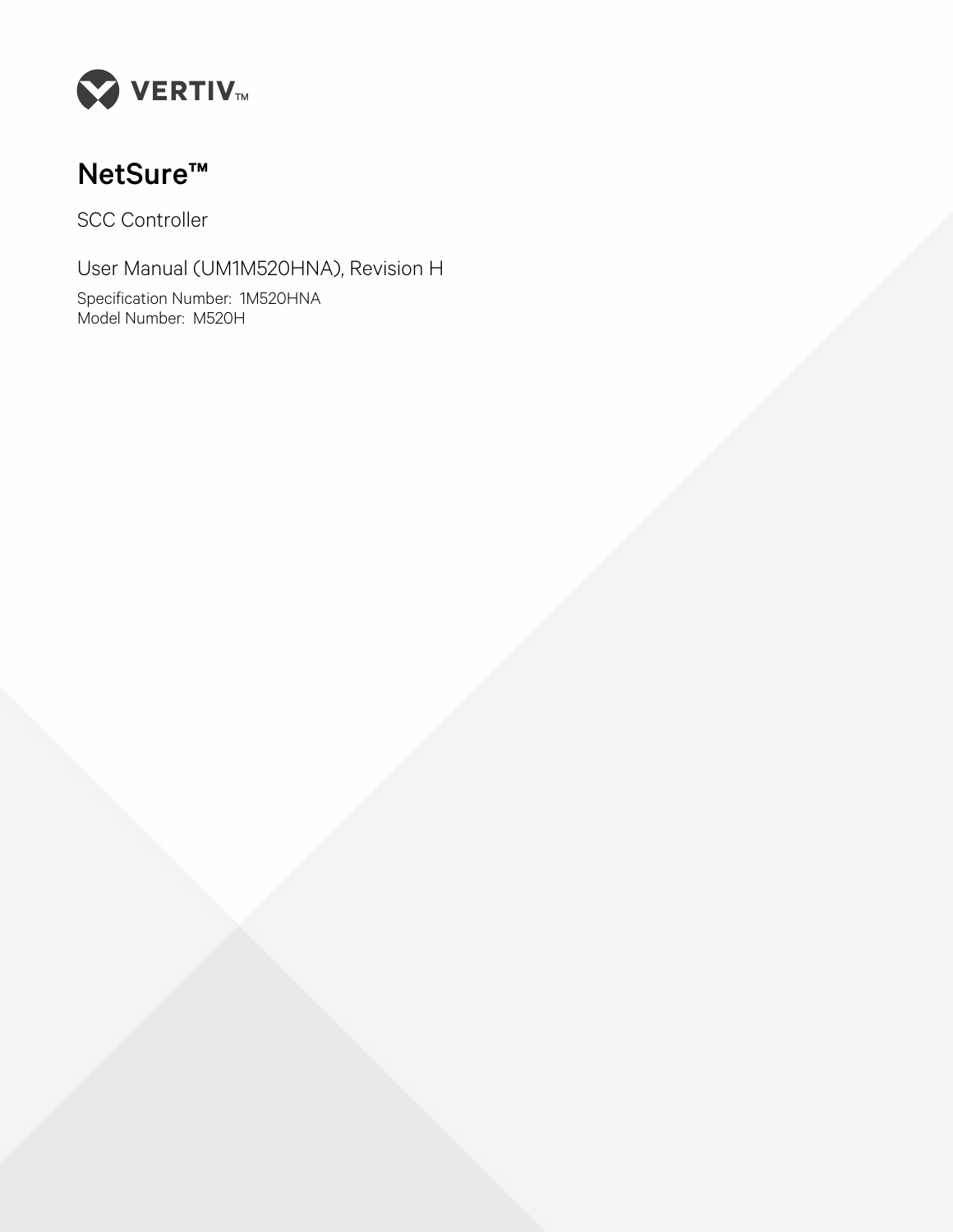

The information contained in this document is subject to change without notice and may not be suitable for all applications. While every precaution has been taken to ensure accuracy and completeness herein, Vertiv Group Corp. assumes no responsibility, and disclaims all liability, for damages resulting from use of this information or for any errors or omissions. Refer to other local practices or building codes as applicable for the correct methods, tools, and materials to be used in performing procedures not specifically described in this document.

This document may contain confidential and/or proprietary information of Vertiv Group Corp., and its receipt or possession does not convey any right to reproduce, disclose its contents, or to manufacture or sell anything that it may describe. Reproduction, disclosure, or use without specific authorization from Vertiv Group Corp. is strictly prohibited.

Vertiv and the Vertiv logo are trademarks or registered trademarks of Vertiv Group Corp. All other names and logos referred to are trade names, trademarks or registered trademarks of their respective owners.

© 2019 Vertiv Group Corp. All rights reserved.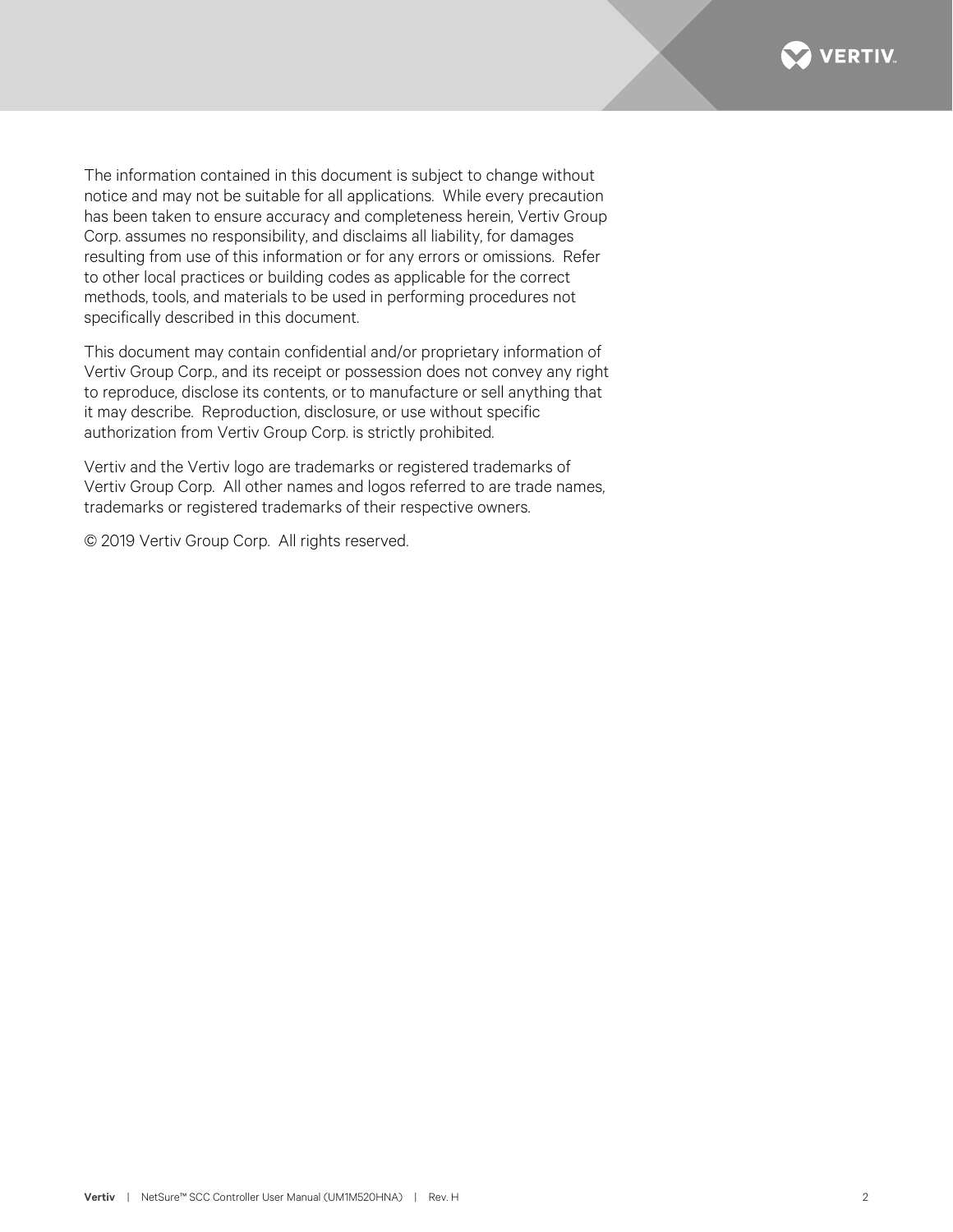

## **TABLE OF CONTENTS**

| Handling Equipment Containing Static Sensitive Components 6       |  |
|-------------------------------------------------------------------|--|
|                                                                   |  |
|                                                                   |  |
|                                                                   |  |
|                                                                   |  |
| SNMP Communication to an RMS, including Rectifier and BBU Module  |  |
|                                                                   |  |
|                                                                   |  |
|                                                                   |  |
|                                                                   |  |
|                                                                   |  |
|                                                                   |  |
|                                                                   |  |
|                                                                   |  |
|                                                                   |  |
|                                                                   |  |
|                                                                   |  |
|                                                                   |  |
|                                                                   |  |
|                                                                   |  |
|                                                                   |  |
|                                                                   |  |
|                                                                   |  |
|                                                                   |  |
|                                                                   |  |
| Discharging BBU (Battery Backup Unit) Modules to <30% SOC         |  |
|                                                                   |  |
|                                                                   |  |
|                                                                   |  |
| Setting Static IP, SNMP Community Strings, and DHCP               |  |
| Downloading and Uploading the SCC Controller Configuration File28 |  |
|                                                                   |  |
|                                                                   |  |
|                                                                   |  |
|                                                                   |  |
|                                                                   |  |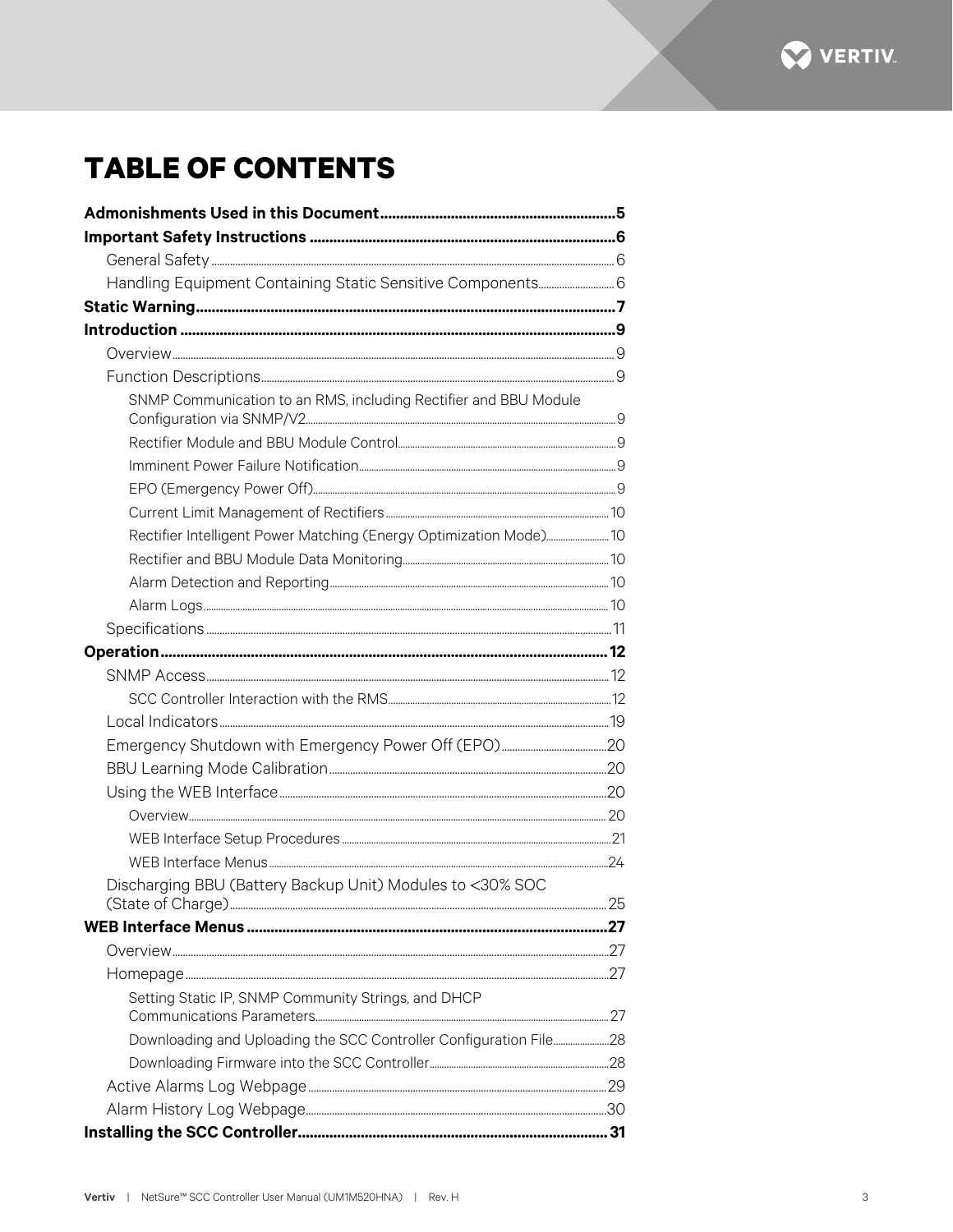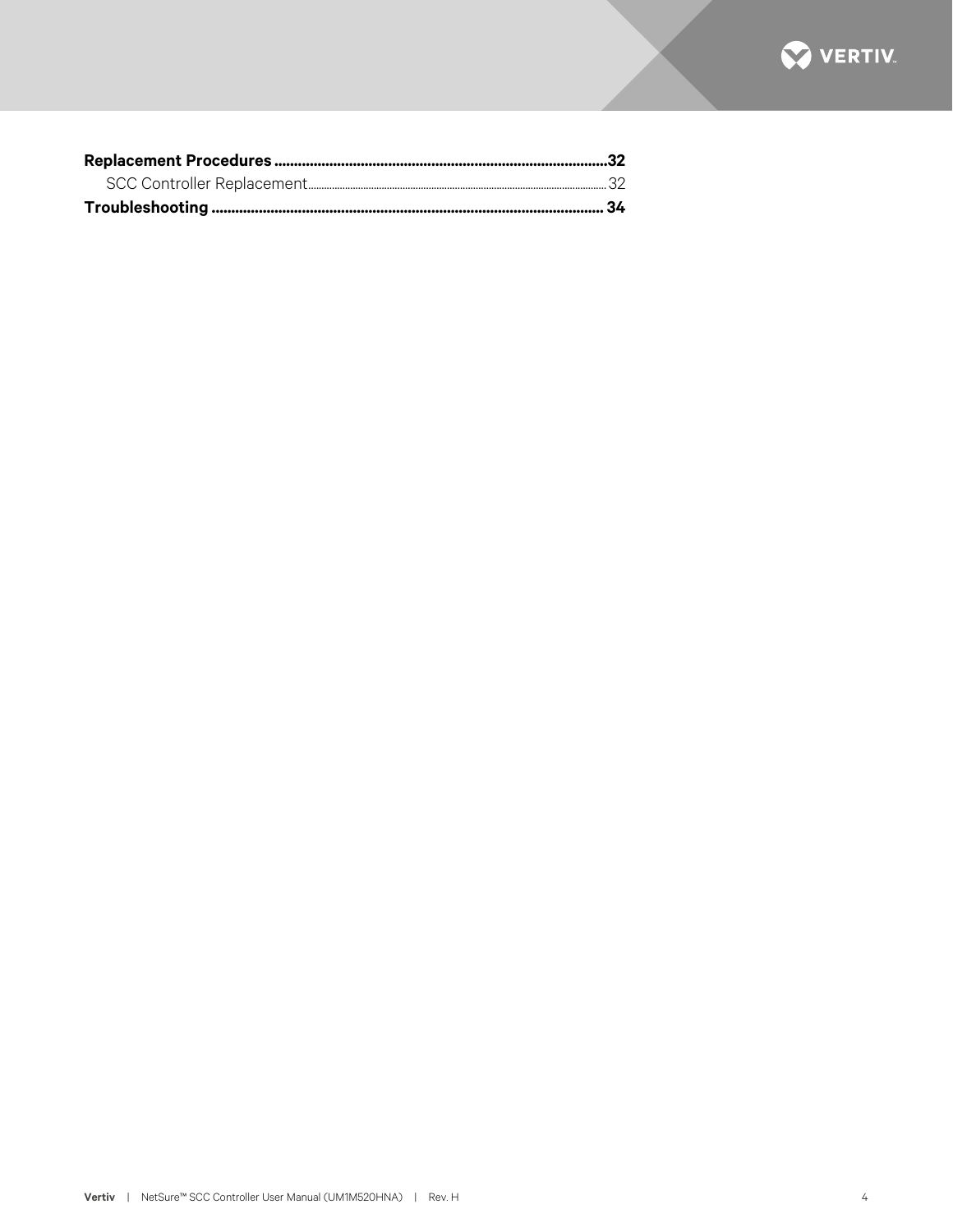

## <span id="page-4-0"></span>**ADMONISHMENTS USED IN THIS DOCUMENT**



**DANGER!** Warns of a hazard the reader **will** be exposed to that will **likely** result in death or serious injury if not avoided. (ANSI, OSHA)



**WARNING!** Warns of a potential hazard the reader **may** be exposed to that **could** result in death or serious injury if not avoided. This admonition is not used for situations that pose a risk only to equipment, software, data, or service. (ANSI)



**CAUTION!** Warns of a potential hazard the reader **may** be exposed to that **could** result in minor or moderate injury if not avoided. (ANSI, OSHA) This admonition is not used for situations that pose a risk only to equipment, data, or service, even if such use appears to be permitted in some of the applicable standards. (OSHA)



**ALERT!** Alerts the reader to an action that **must be avoided** in order to protect equipment, software, data, or service. (ISO)



**ALERT!** Alerts the reader to an action that **must be performed** in order to prevent equipment damage, software corruption, data loss, or service interruption. (ISO)



**FIRE SAFETY!** Informs the reader of fire safety information, reminders, precautions, or policies, or of the locations of fire-fighting and fire-safety equipment. (ISO)



**SAFETY!** Informs the reader of general safety information, reminders, precautions, or policies not related to a particular source of hazard or to fire safety. (ISO, ANSI, OSHA)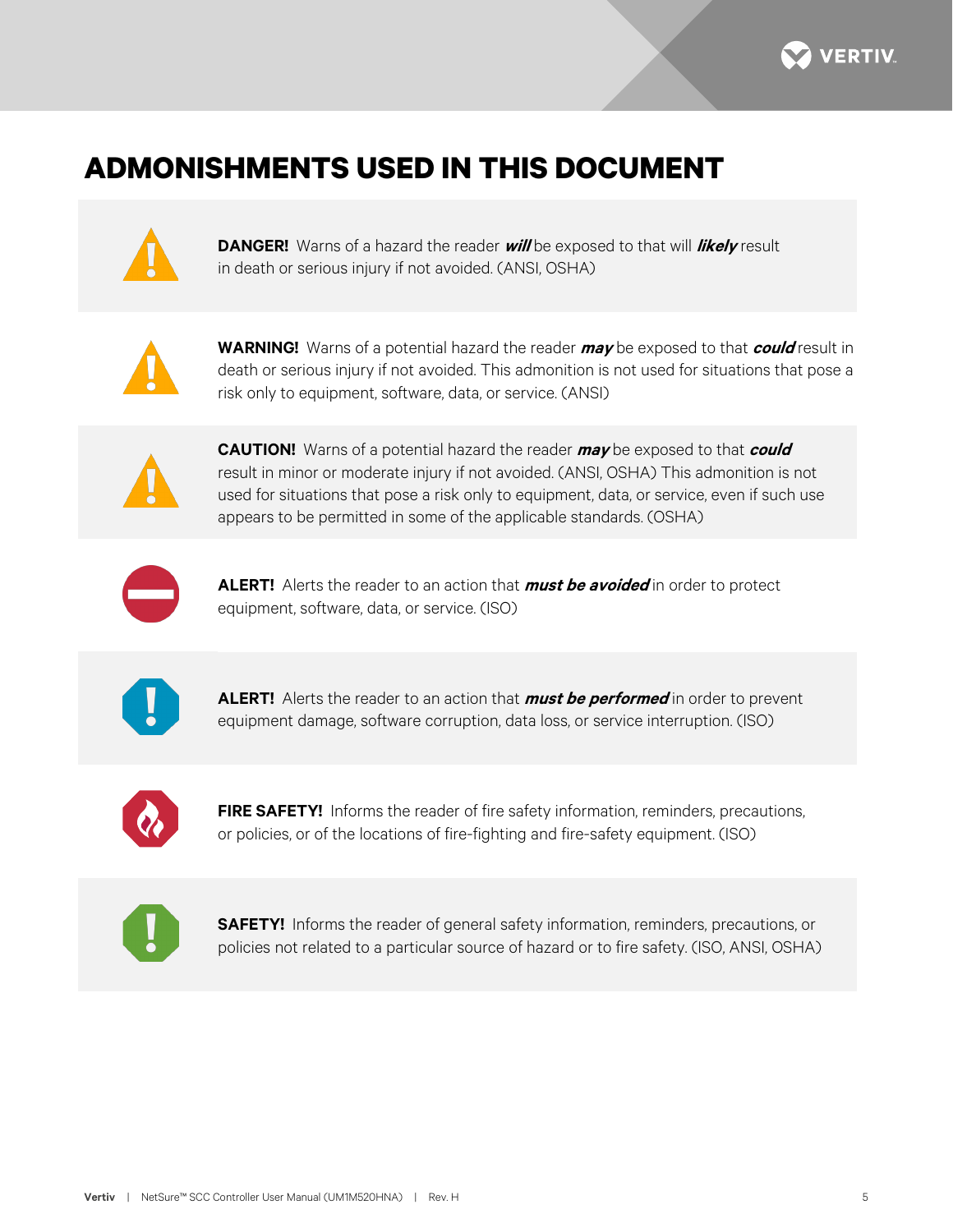

## <span id="page-5-0"></span>**IMPORTANT SAFETY INSTRUCTIONS**

## <span id="page-5-1"></span>**General Safety**



**DANGER!** YOU MUST FOLLOW APPROVED SAFETY PROCEDURES.

Performing the following procedures may expose you to hazards. These procedures should be performed by qualified technicians familiar with the hazards associated with this type of equipment. These hazards may include shock, energy, and/or burns. To avoid these hazards:

- a) The tasks should be performed in the order indicated.
- b) Remove watches, rings, and other metal objects.
- c) Prior to contacting any uninsulated surface or termination, use a voltmeter to verify that no voltage or the expected voltage is present. Check for voltage with both AC and DC voltmeters prior to making contact.
- d) Wear eye protection.
- e) Use certified and well maintained insulated tools. Use double insulated tools appropriately rated for the work to be performed.

## <span id="page-5-2"></span>**Handling Equipment Containing Static Sensitive Components**



**ALERT!** Installation or removal of equipment containing static sensitive components requires careful handling. Before handling any equipment containing static sensitive components, read and follow the instructions contained on the Static Warning Page.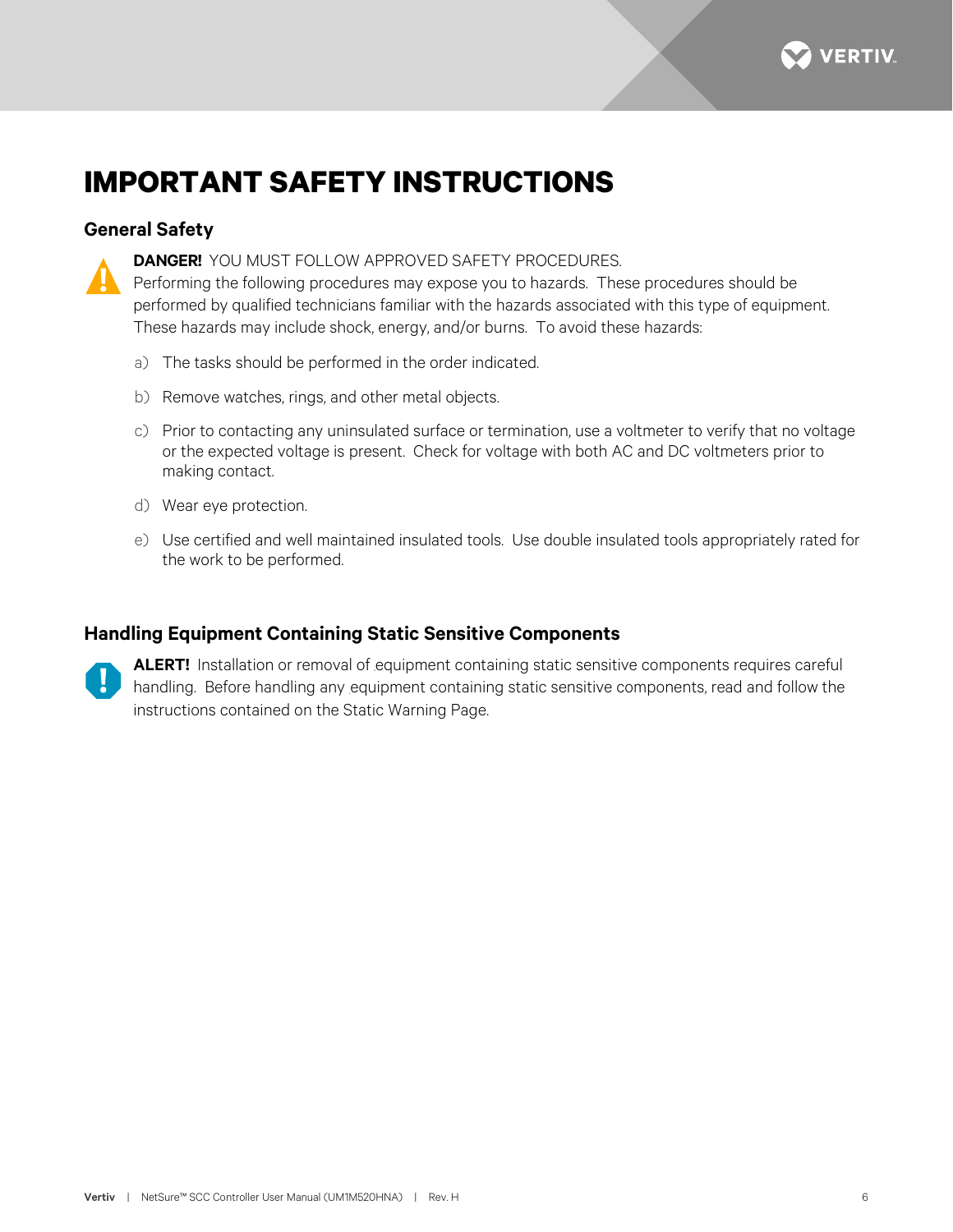

## <span id="page-6-0"></span>**STATIC WARNING**

This equipment contains static sensitive components. The warnings listed below must be observed to prevent damage to these components. Disregarding any of these warnings may result in personal injury or damage to the equipment.

- 1. Strictly adhere to the procedures provided in this document.
- 2. Before touching any equipment containing static sensitive components, discharge all static electricity from yourself by wearing a wrist strap grounded through a one megohm resistor. Some wrist straps have a built-in one megohm resistor; no external resistor is necessary. Read and follow wrist strap manufacturer's instructions outlining use of a specific wrist strap.
- 3. Do not touch traces or components on equipment containing static sensitive components. Handle equipment containing static sensitive components only by the edges that do not have connector pads.
- 4. After removing equipment containing static sensitive components, place the equipment only on static dissipative surfaces such as conductive foam or ESD bag. Do not use ordinary Styrofoam™ or ordinary plastic.
- 5. Store and ship equipment containing static sensitive components only in static shielding containers.
- 6. If necessary to repair equipment containing static sensitive components, wear an appropriately grounded wrist strap, work on a conductive surface, use a grounded soldering iron, and use grounded test equipment.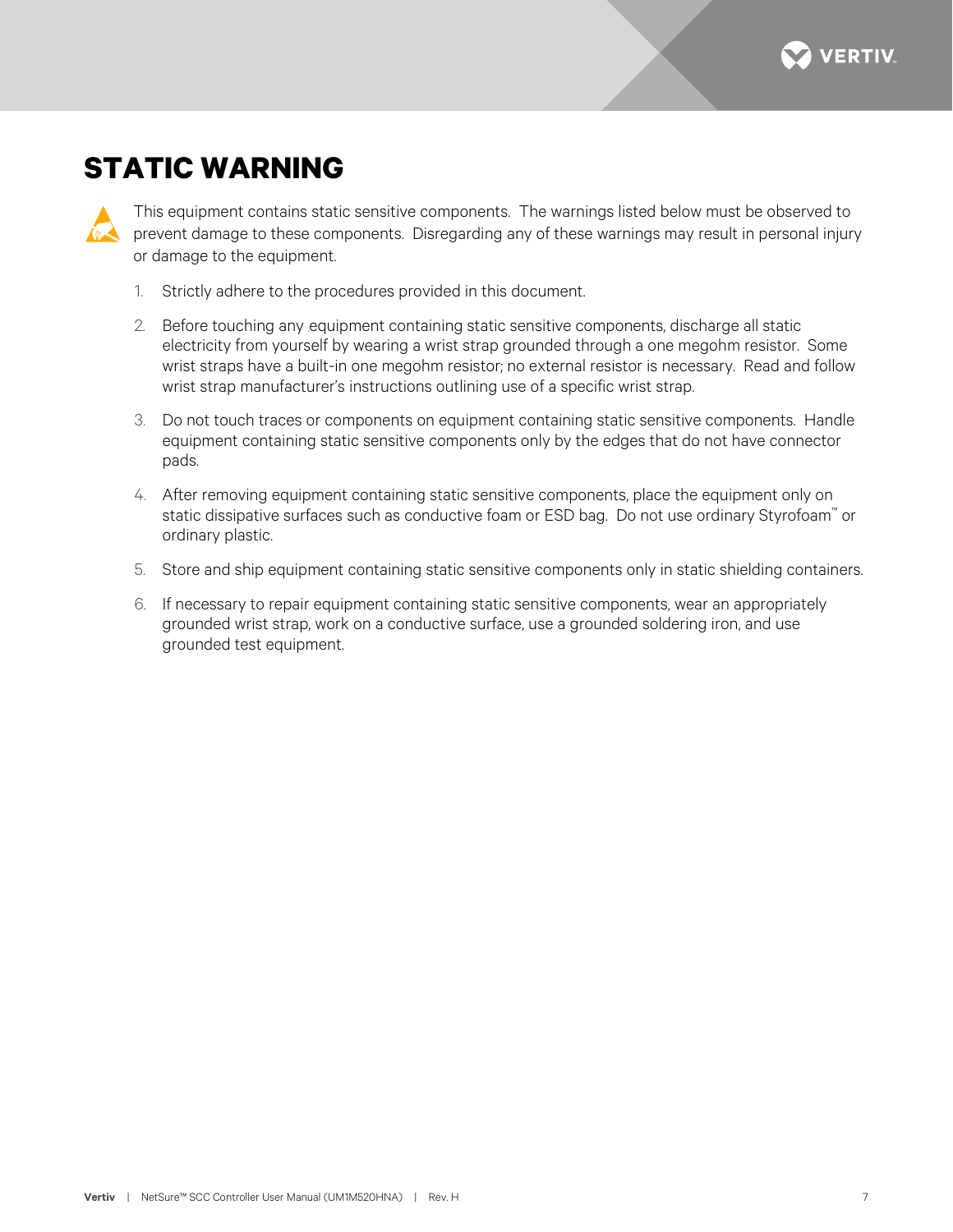

This page is intentionally blank.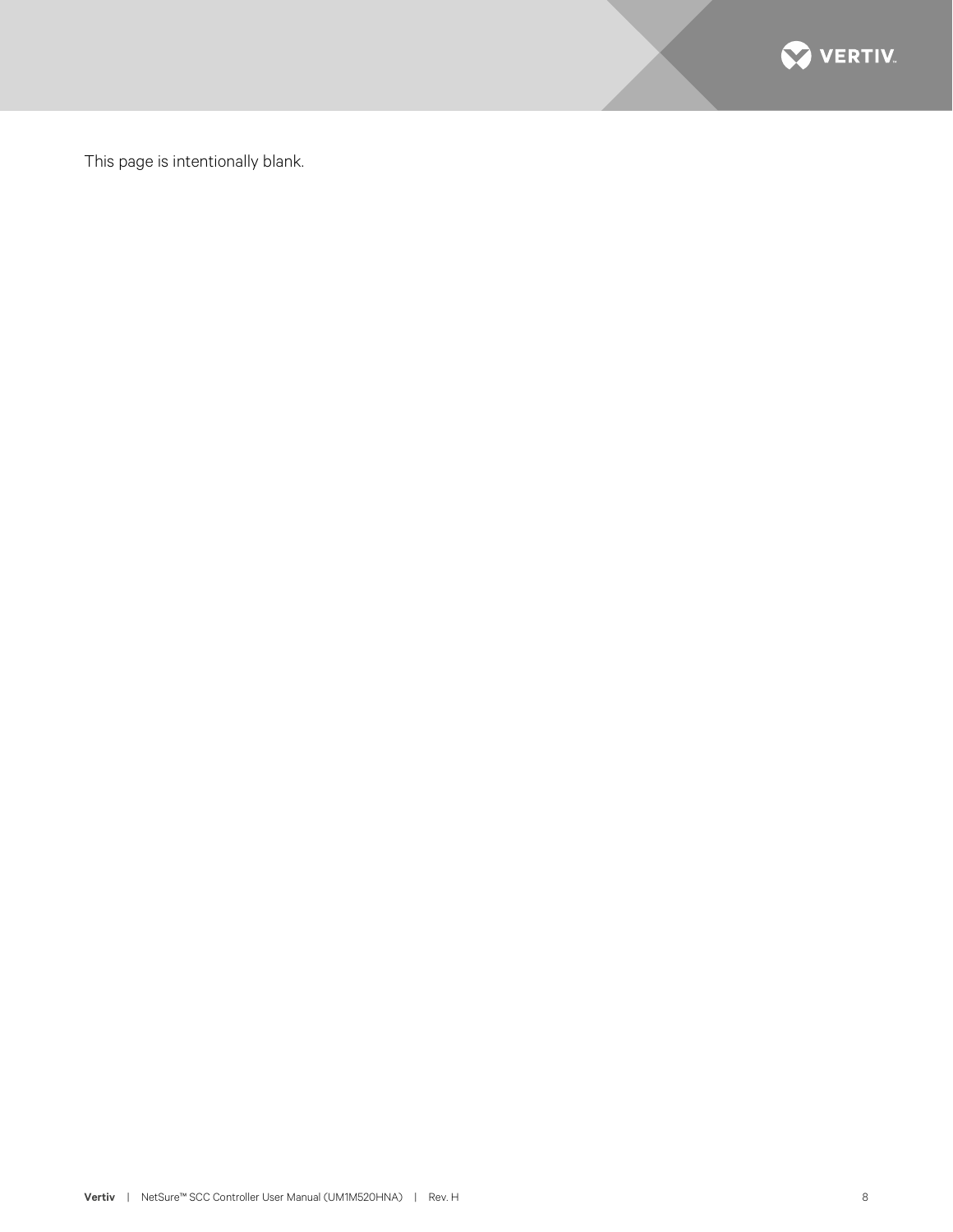

# <span id="page-8-0"></span>**INTRODUCTION**

### <span id="page-8-1"></span>**Overview**

The SCC (System Control Card) controller is accessed via SNMP/V2.

The SCC Controller performs the following functions.

- SNMP/V2 communication to an RMS (Rack Management System). This communication interface can be used to monitor, configure, and control rectifiers and BBU's (Battery Backup Unit).
- Rectifier Module and BBU Module Control
- Imminent Power Failure Notification
- EPO (Emergency Power Off)
- Current Limit Management of Rectifiers
- Rectifier Intelligent Power Matching (Energy Optimization Mode)
- Rectifier and BBU Module Data Monitoring
- Alarm Detection and Reporting

#### <span id="page-8-2"></span>**Function Descriptions**

#### <span id="page-8-3"></span>**SNMP Communication to an RMS, including Rectifier and BBU Module Configuration via SNMP/V2**

See ["SCC Controller Interaction with the RMS"](#page-11-2) on page [12.](#page-11-2)

#### <span id="page-8-4"></span>**Rectifier Module and BBU Module Control**

Rectifier and BBU modules are automatically controlled by the SCC Controller.

#### <span id="page-8-5"></span>**Imminent Power Failure Notification**

The imminent power fail signal triggers >1 ms before the DC bus collapses. It triggers when the combination of rectifiers and batteries on the bus can no longer support the load.

- Rectifiers cannot provide enough power for the load.
- Batteries cannot make up the difference.

This signal identifies the loss of the output DC bus prior to the loss of regulation in these situations:

- The AC main stops providing power and battery backup is not available.
- The AC main stops providing power; the batteries provided backup power but the batteries are nearly discharged.
- All rectifiers are needed to support the DC bus and one rectifier fails, and battery backup is not available.

#### <span id="page-8-6"></span>**EPO (Emergency Power Off)**

Systems utilizing the Emergency Power Off (EPO) feature will have provisions to connect a customer provided EPO switch. The EPO switch is normally open, when closed a signal is sent to shut down the rectifier and BBU modules. Switch closure causes the SCC Controller to send an SNMP trap, wait two (2) seconds, and then send a message to shut down the rectifiers and BBU's.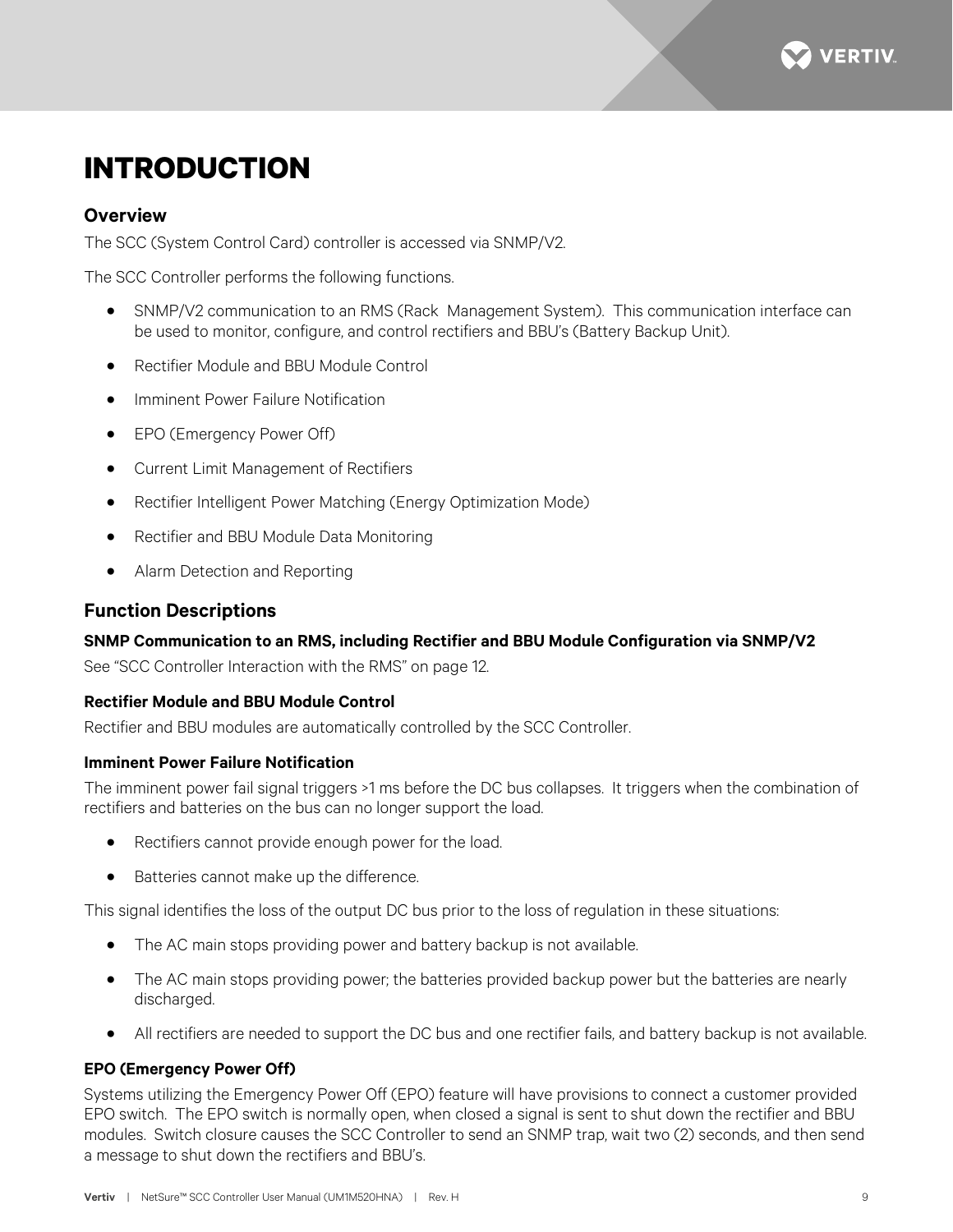

#### <span id="page-9-0"></span>**Current Limit Management of Rectifiers**

The amount of total AC power that the rectifiers are using can be limited by the RMS. The rectifier total DC current limit parameter specifies the total DC current limit for all of the rectifiers combined. If the load needs more than the rectifiers can provide with this limit, the BBU modules will make up the difference.

#### <span id="page-9-1"></span>**Rectifier Intelligent Power Matching (Energy Optimization Mode)**

The SCC Controller provides an Energy Optimization Mode function. Energy Optimization permits an installation to only operate rectifiers as needed to maintain the load. As load increases, Energy Optimization turns on additional rectifiers as needed to maintain the load. As load decreases, Energy Optimization places rectifiers in standby to conserve energy usage. Rectifiers which are always operating to maintain any load requirements are cycled through the group of rectifiers controlled by this feature to provide uniform operating times for each rectifier.

#### <span id="page-9-2"></span>**Rectifier and BBU Module Data Monitoring**

The SCC Controller monitors the components comprising the system (such as the rectifier modules) and generates alarms if a fault condition occurs.

These are accessed via the SNMP/V2 interface. See ["SCC Controller Interaction with the RMS"](#page-11-2) on pag[e 12.](#page-11-2)

#### <span id="page-9-3"></span>**Alarm Detection and Reporting**

The SCC Controller reports alarm conditions via SNMP traps over Ethernet. The SCC Controller acquires and analyses real time data from the system's components such as the rectifier modules. The SCC Controller uses this data to process alarms. The SCC Controller also maintains an alarm history log.

These are accessed via the SNMP/V2 interface. See ["SCC Controller Interaction with the RMS"](#page-11-2) on pag[e 12.](#page-11-2)

#### <span id="page-9-4"></span>**Alarm Logs**

The alarm logs can be viewed using the Web Interface or via SNMP and consist of...

- Alarm History Log: Log of most recent alarms.
- Active Alarm Log: Log of active alarms.



**NOTE!** *Once maximum number of log entries is reached, new entries overwrite oldest entries.*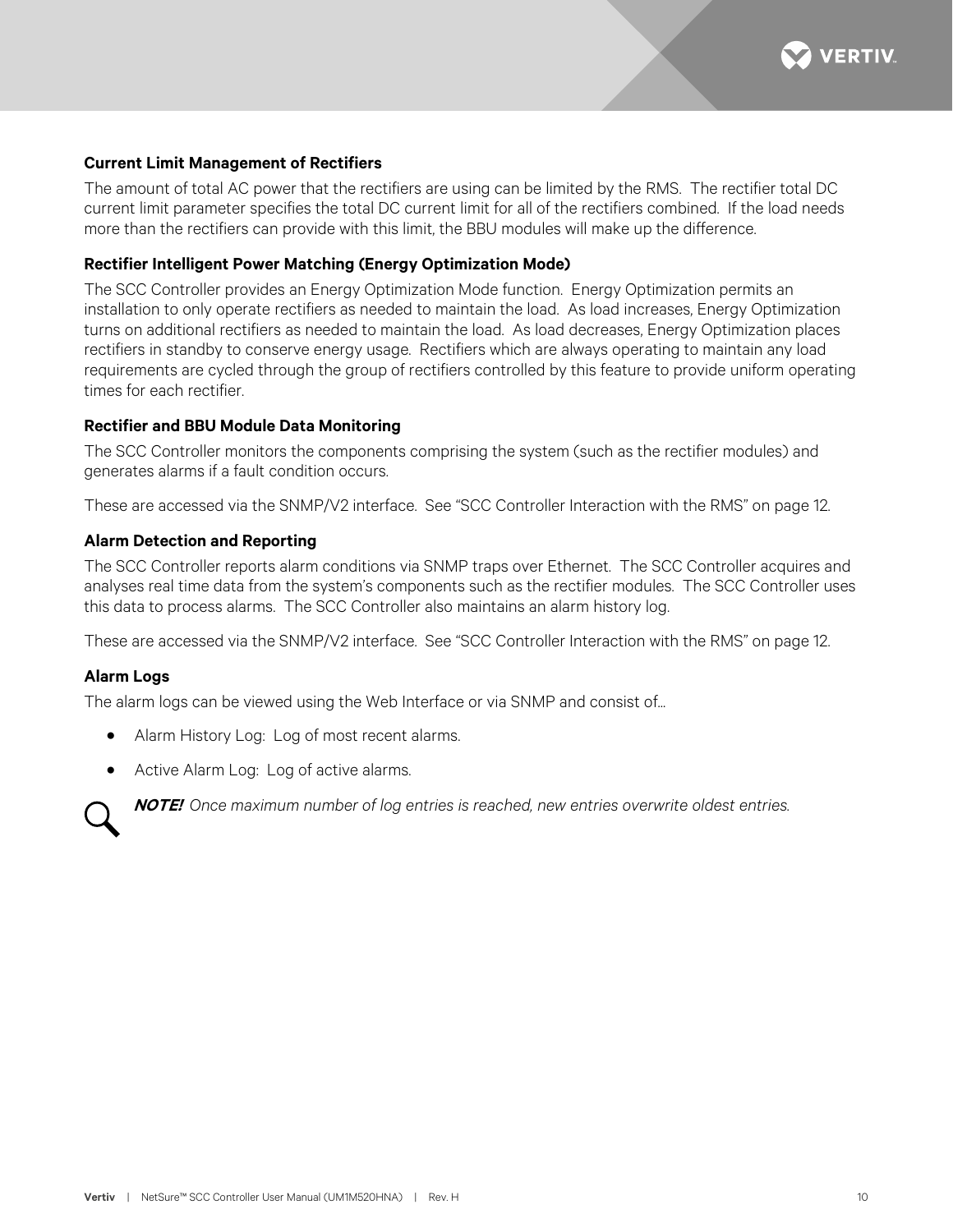

## <span id="page-10-0"></span>**Specifications**

**Input Voltage Range:** 10 VDC to 16 VDC.

**Power Consumption:** 5 W.

**Operating Temperature Range:** -10 °C (+14 °F) to +65 °C (+149 °F).

**Storage Temperature Range:** -40°C (-40°F) to +85°C (+185°F).

**Humidity:** Capable of operating in an ambient relative humidity range of 5 % to 95 %, non-condensing.

**Altitude:** The SCC Controller is capable of operating in an altitude range of -200 feet to 10,000 feet. The maximum operating ambient temperature should be de-rated by 3 °C per 1000 feet above 6000 feet.

**Dimensions (H x W x D):** 124 x 27 x 212 mm (4.9 x 1.1 x 8.3 inches)

**Weight:** 0.68kg (1.5 lbs).

#### **Indicators:**

- Status (Green)
- Warning (Yellow)
- Alarm (Red)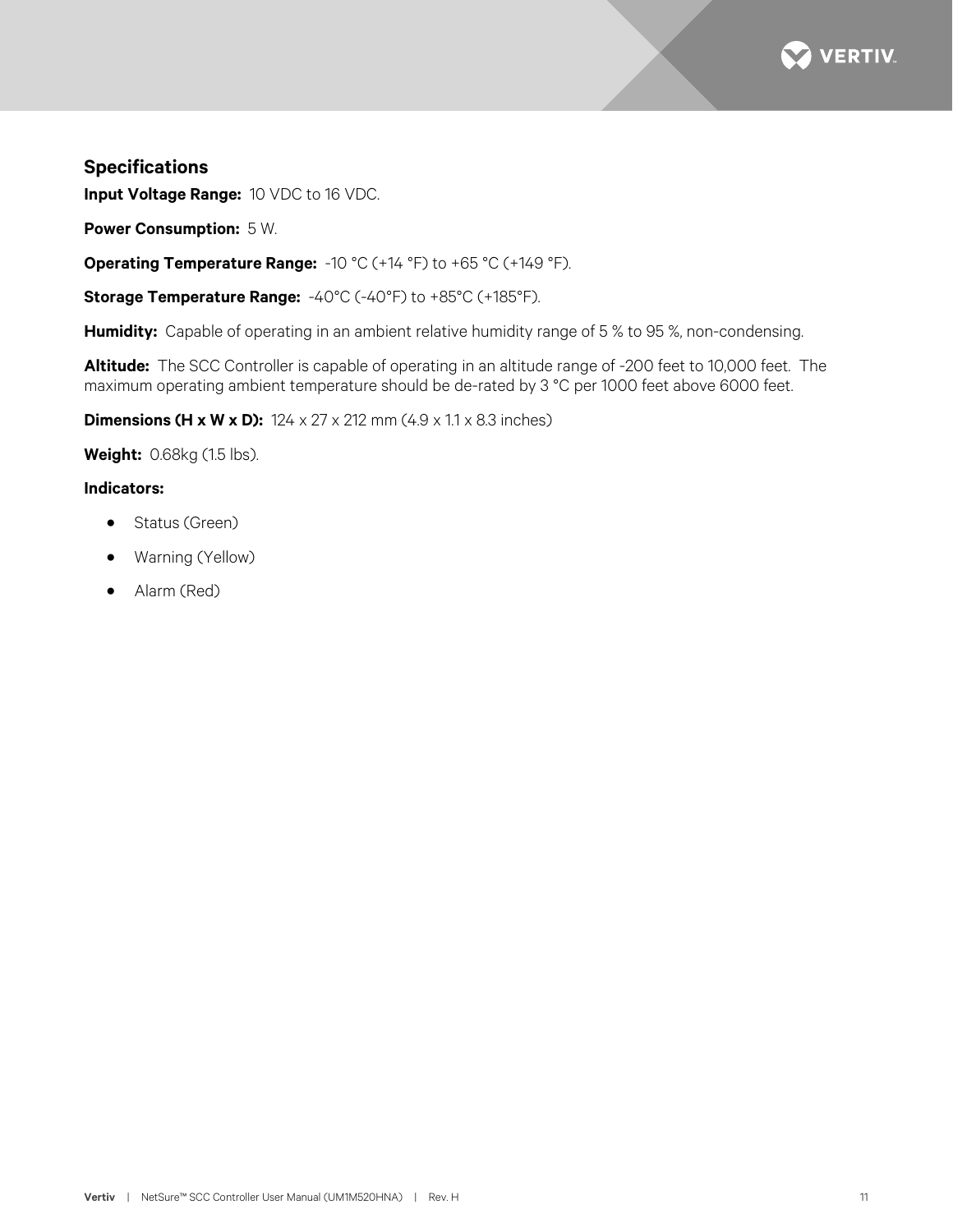

## <span id="page-11-0"></span>**OPERATION**

**NOTE!** *Refer to the Configuration Drawing (C-drawing) furnished with your system for a list of factory default settings.*

## <span id="page-11-1"></span>**SNMP Access**

Users can access the SCC Controller via SNMP through the Ethernet Port. It is beyond the scope of this manual to describe SNMP interface operation. Refer to the SNMP MIB file for a further understanding of the SNMP interface.

Operation of the SCC Controller requires a master upstream supervisory and control unit, such as the Avocent UMG, connected to the system's Ethernet port and utilizing an SNMP interface.



**NOTE!** *The rectifier and BBU modules will continue to operate if the SCC Controller fails. The rectifier and BBU modules will work if the system is powered up without an SCC Controller; however, an SCC Controller is required to get any monitoring/status information from the system. The application should be designed with an SCC Controller.*

## <span id="page-11-2"></span>**SCC Controller Interaction with the RMS**

Refer to the following tables.

## **Basic Data SCC Controller to/from the RMS**

#### **Table 1:**

| <b>General Product Information</b> |                                                                       |  |
|------------------------------------|-----------------------------------------------------------------------|--|
| Get/Set                            | Field                                                                 |  |
| Get                                | sysDescr - System Descriptor                                          |  |
| Get                                | sysObjectID - Object Identifier                                       |  |
| Get/Set                            | User-defined Identifier/Name                                          |  |
| Get                                | <b>SCC Serial Number</b>                                              |  |
| Get                                | System Inventory (list of model number for each<br>rectifier and BBU) |  |
| Get                                | sysUpTime                                                             |  |
| Get                                | sysContact                                                            |  |
| Get                                | sysName                                                               |  |
| Get                                | sysLocation                                                           |  |
| Get                                | sysServices                                                           |  |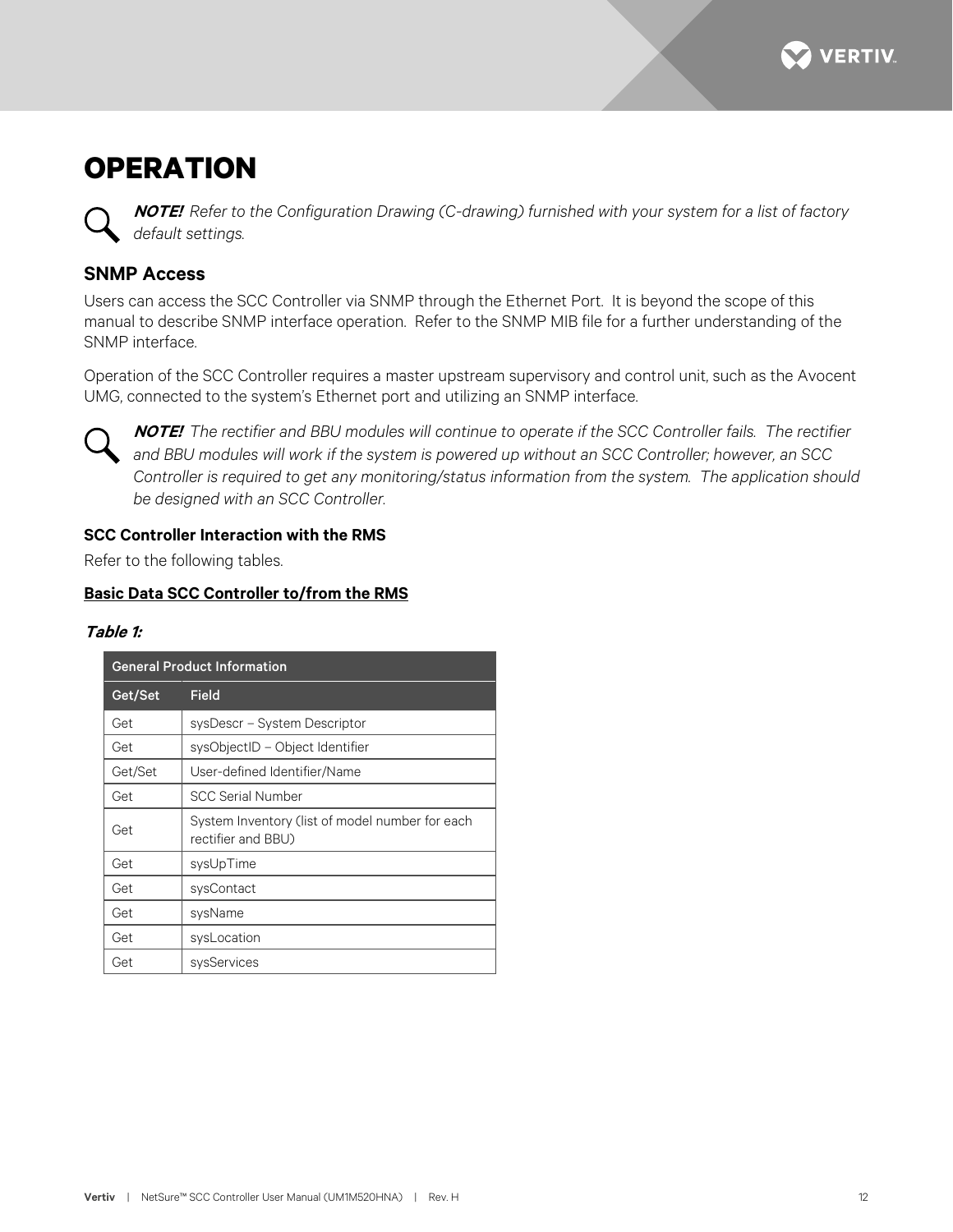

## **Table 2:**

| <b>System Power Rated Capacity</b> |                                  |  |
|------------------------------------|----------------------------------|--|
| Get/Set                            | Field                            |  |
| Get                                | Total System Rectifier Power (W) |  |
| Get                                | Total System Battery Power (W)   |  |

## **Table 3:**

| <b>System Status</b> |                                                                                                        |  |
|----------------------|--------------------------------------------------------------------------------------------------------|--|
| Get/Set              | <b>Field</b>                                                                                           |  |
| Get                  | System Status (Normal, Alarm Active)                                                                   |  |
| Get                  | Battery State-of-Charge (% of Total Available).<br>This is 0 if there are no BBUs.                     |  |
| Get                  | AC Status (on/off)                                                                                     |  |
| Get                  | Incoming AC Voltage (V) (average of non-zero<br>values reported by all rectifier units)                |  |
| Get                  | System DC Output Voltage (mV) (average of non-<br>zero values reported by all rectifier and BBU units) |  |
| Get                  | System DC Output Current (A) (average of non-<br>zero values reported by all rectifier and BBU units)  |  |
| Get                  | DC Output Power (W)                                                                                    |  |
| Get                  | Estimated Battery Hold-Up Time (Seconds) for All<br>Batteries in the System                            |  |
| Get                  | Estimate Time to Fully Charge Batteries (Minutes)<br>(maximum of the times reported by the BBUs)       |  |

### **Table 4:**

| <b>System Control</b> |                                                                                                                                                       |  |
|-----------------------|-------------------------------------------------------------------------------------------------------------------------------------------------------|--|
| Get/Set               | Field                                                                                                                                                 |  |
| Get/Set               | All Rectifiers Enabled                                                                                                                                |  |
| Get/Set               | All Batteries Enabled                                                                                                                                 |  |
| Set                   | <b>Reset System</b>                                                                                                                                   |  |
| Set                   | ECO-Mode Enable/Disable<br>Enable/Disable ECO mode. (Individual rectifiers<br>and BBUs can only be enabled or disabled when<br>ECO-mode is disabled). |  |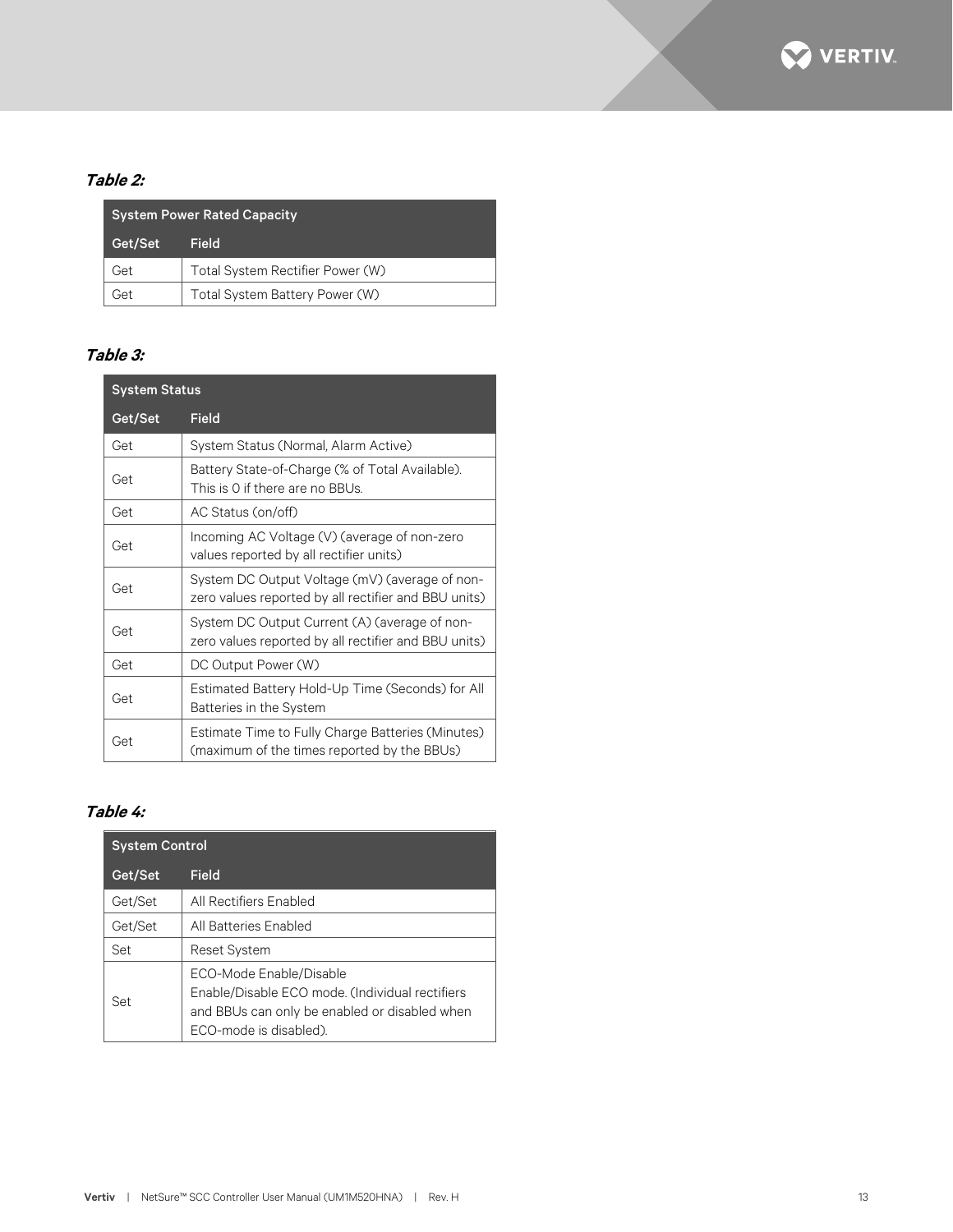

## <span id="page-13-0"></span>**Table 5:**

| <b>System Configuration</b> |                                                                  |  |
|-----------------------------|------------------------------------------------------------------|--|
| Get/Set                     | Field                                                            |  |
| Get/Set                     | Expected Number of Rectifiers, including<br>Redundant Rectifiers |  |
| Get/Set                     | Number of Redundant Rectifiers                                   |  |
| Get/Set                     | <b>Expected Number of Batteries</b>                              |  |
| Get/Set                     | Rectifier Output Voltage Set-Point (mV)                          |  |
| Get/Set                     | Rectifier Total Current Limit (A)                                |  |
| Get/Set                     | Destination IP Address for Traps                                 |  |
| Get/Set                     | System Time                                                      |  |
| Get/Set                     | <b>Configuration Complete</b>                                    |  |
| Get/Set                     | configSystemTimeEx (syntax DateAndTime)                          |  |
| Get/Set                     | configTrapTimeFormat                                             |  |

## **Advanced Data SCC Controller to/from the RMS**

## **Table 6:**

| Detailed Rectifier Data - for Each Rectifier |                                  |
|----------------------------------------------|----------------------------------|
| Get/Set                                      | Field                            |
| Get/Set                                      | Rectifier State (on/off)         |
| Get                                          | Incoming AC Voltage (V)          |
| Get                                          | Output DC Voltage (mV)           |
| Get                                          | Output DC Current (A)            |
| Get                                          | Output Power (W)                 |
| Get                                          | Temperature (Degrees C)          |
| Get                                          | AC Status (on/off)               |
| Get                                          | DC Status (on/off)               |
| Get                                          | Running Time (hours)             |
| Get                                          | Fan Ok (ok/failed)               |
| Get                                          | Rated Output (W)                 |
| Get                                          | Product Model Number             |
| Get                                          | Serial Number                    |
| Get/Set                                      | <b>LED Blink</b>                 |
| Get                                          | <b>Detailed Rectifier Status</b> |
| Get/Set                                      | Rectifier ID Number              |
| Get/Set                                      | Rectifier ID String              |
| Get                                          | Rectifier Incoming AC Current    |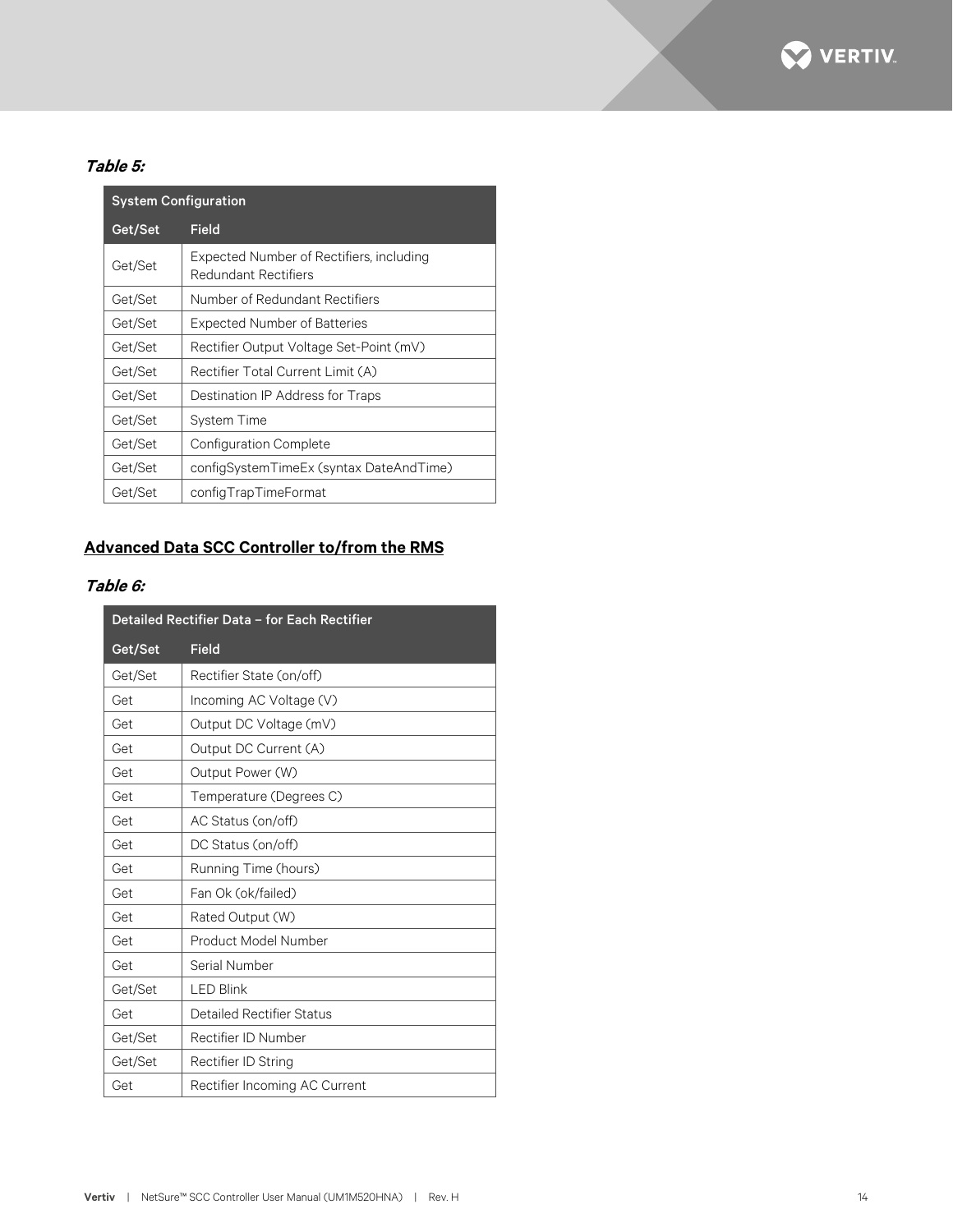

### **Table 7:**

| Detailed BBU Data - for Each BBU |                                                             |  |
|----------------------------------|-------------------------------------------------------------|--|
| Get/Set                          | <b>Field</b>                                                |  |
| Get/Set                          | Battery State (on/off)                                      |  |
| Get                              | Output DC Voltage (mV)                                      |  |
| Get                              | Output DC Current (A)                                       |  |
| Get                              | Output Power (W)                                            |  |
| Get                              | Temperature (Degrees C)                                     |  |
| Get                              | AC Status (on/off)                                          |  |
| Get                              | DC Status (on/off)                                          |  |
| Get                              | Running Time (hours)                                        |  |
| Get                              | Fan Status (ok/failed)                                      |  |
| Get                              | Rated Battery Output Power @ 90 Seconds (W)                 |  |
| Get                              | Product Model Number                                        |  |
| Get                              | Serial Number                                               |  |
| Get                              | Remaining Available Capacity                                |  |
| Get                              | Estimate Time to Fully Charge Batteries (Seconds)           |  |
| Get                              | Battery End-of-Life Warning                                 |  |
| Get/Set                          | <b>LED Blink</b>                                            |  |
| Get                              | Detailed BBU Status                                         |  |
| Get/Set                          | Learning Mode Status                                        |  |
| Get/Set                          | Battery ID Number                                           |  |
| Get/Set                          | <b>Battery ID String</b>                                    |  |
| Get/Set                          | Discharge the Battery to < 30% absolute state of<br>charge. |  |
| Get                              | Battery is < 30% absolute state of charge.                  |  |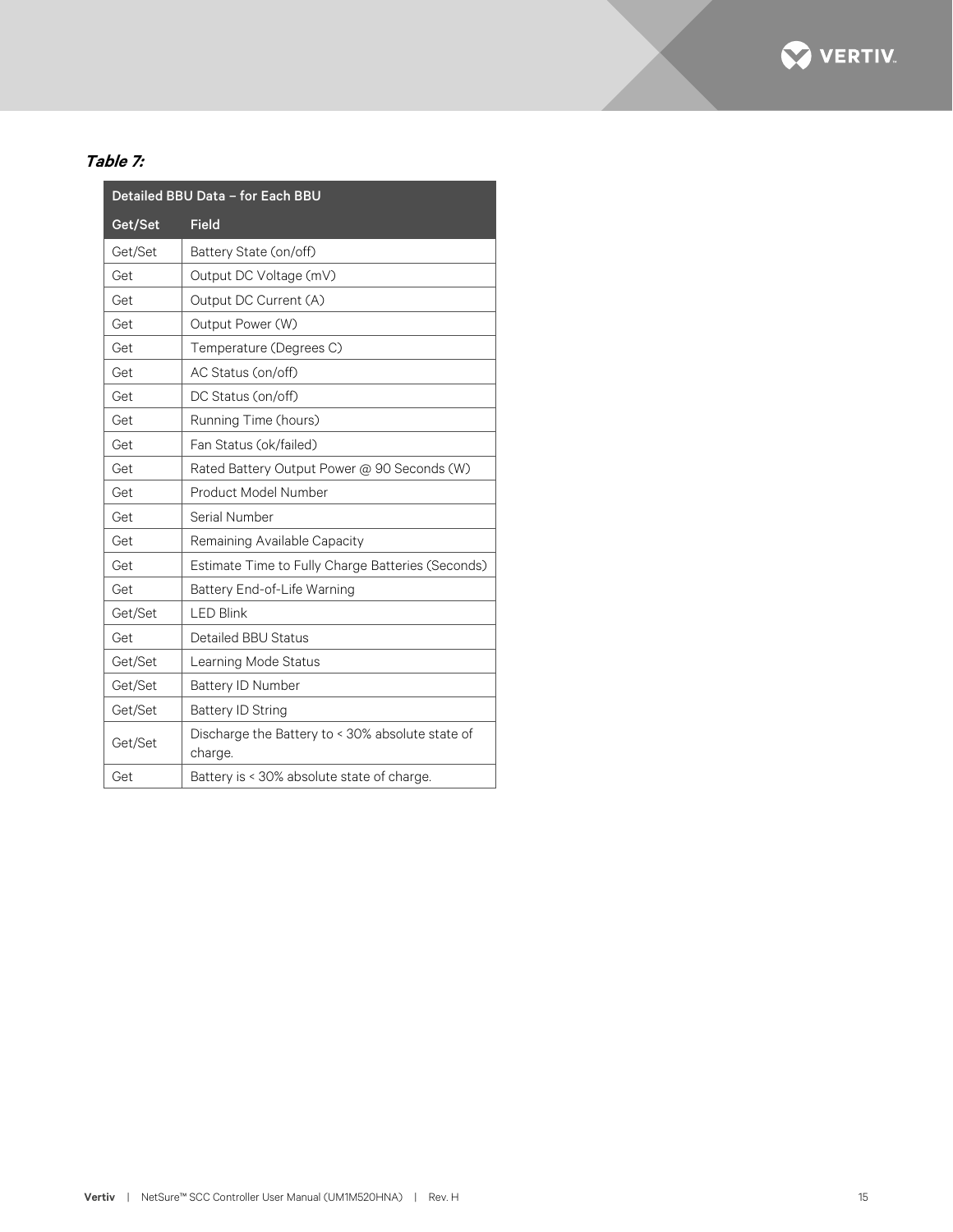

#### **SNMP Traps From the SCC Controller to the RMS**

SNMP traps are unsolicited messages sent from the SCC Controller to the RMS.

These are the alarms the SCC Controller provides to the RMS.

There are two sets of traps; the set that is sent by the SCC is determined by "configTrapTimeFormat. The only difference between the two sets of traps is the format of the date/time field. One set uses a human-readable date/time format as a text string; the second set uses the DateAndTime format.

#### **Table 8:**

| Alarms (Traps)                                 |  |
|------------------------------------------------|--|
| <b>AC Mains Failure</b>                        |  |
| AC Mains Failure Ended                         |  |
| Rectifier Failure                              |  |
| Rectifier Failure Ended                        |  |
| Battery Failure                                |  |
| <b>Battery Failure Ended</b>                   |  |
| EPO Signal Received                            |  |
| <b>Battery End-of-Life Detected</b>            |  |
| <b>Battery End-of-Life Ended</b>               |  |
| Not Enough Rectifiers                          |  |
| <b>BBU Learning Mode Calibration Requested</b> |  |
| BBU Learning Mode Successful                   |  |
| <b>BBU Learning Mode Failed</b>                |  |

The traps for rectifier and BBU module failure include the specific type of failure in the description. These traps also include the capacity for the system.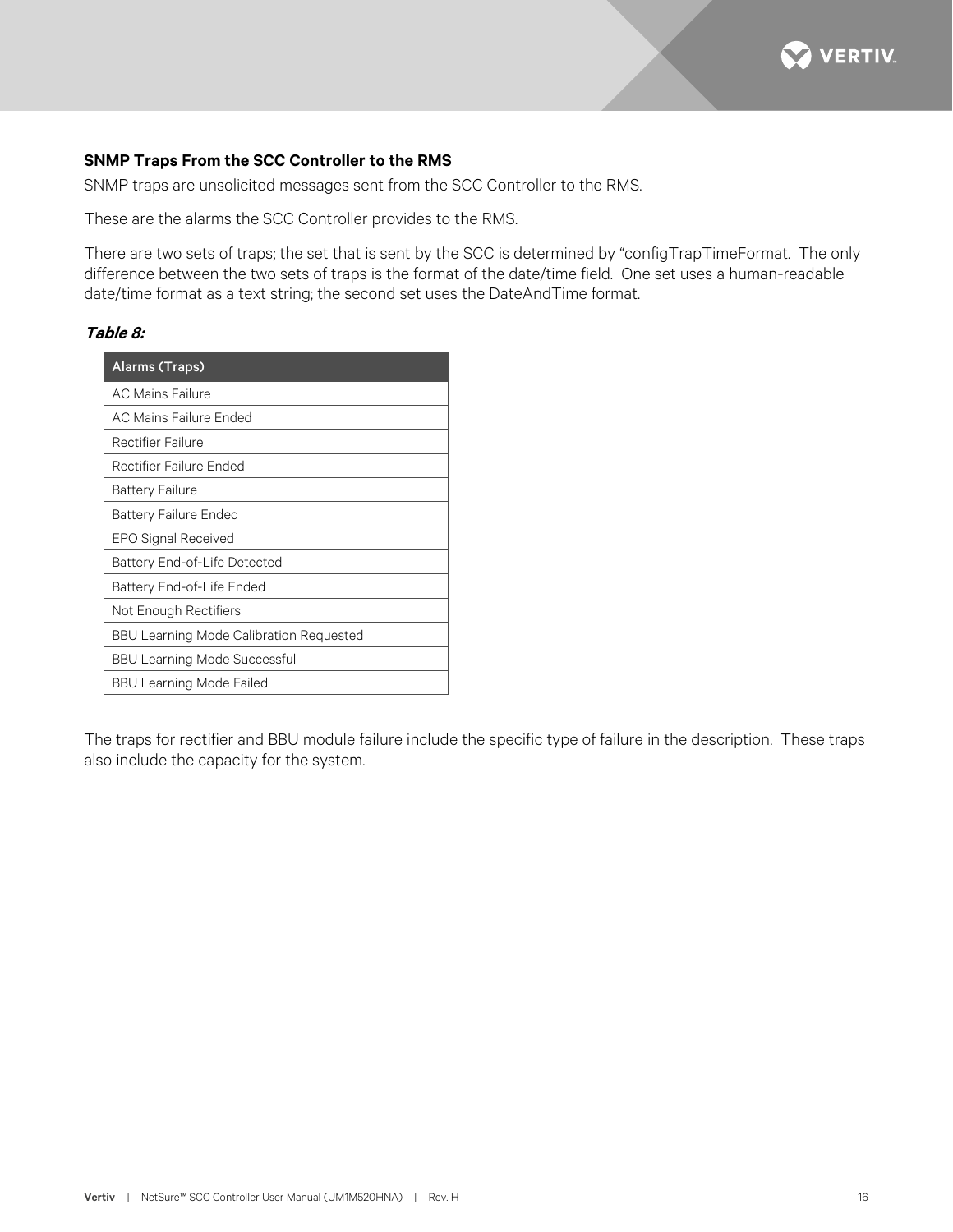

### **Table 9:**

| Alarm (Trap)                     | <b>Description</b>                                                                                                                                                                                                                                                 |
|----------------------------------|--------------------------------------------------------------------------------------------------------------------------------------------------------------------------------------------------------------------------------------------------------------------|
| <b>AC Mains Failure</b>          | Sent when any rectifier reports AC<br>Mains failure.                                                                                                                                                                                                               |
| <b>AC Mains Failure</b><br>Ended | Sent when the condition clears.                                                                                                                                                                                                                                    |
| Rectifier Failure                | Sent when a rectifier reports any<br>failure (when the red LED is<br>on/flashing), when a rectifier is no<br>longer present, or when the number<br>of rectifiers is less than the number<br>of expected rectifiers when the<br>configuration complete flag is set. |
| <b>Rectifier Failure Ended</b>   | Sent when the failure condition<br>clears.                                                                                                                                                                                                                         |
| <b>Battery Failure</b>           | Sent when a BBU reports any failure<br>(when the red LED is on/flashing),<br>when a BBU is no longer present, or<br>when the number of BBUs is less<br>than the number of expected BBUs<br>when the configuration complete flag<br>is set.                         |
| <b>Battery Failure Ended</b>     | Sent when the failure condition<br>clears.                                                                                                                                                                                                                         |
| EPO Signal Received              | Sent when the EPO signal is<br>received. See "EPO (Emergency<br>Power Off)" on page 9.                                                                                                                                                                             |
| Battery End-of-Life<br>Detected  | Sent when a BBU reports end-of-life.                                                                                                                                                                                                                               |
| Battery End-of-Life<br>Ended     | Sent when the BBU end-of-life<br>condition ends.                                                                                                                                                                                                                   |
| <b>Current Limit Override</b>    | (See "Current Limit Management of<br>Rectifiers" on page 10)                                                                                                                                                                                                       |
| Learning Request                 | Sent when a BBU in a module<br>mounting assembly requests a<br>learning mode calibration.                                                                                                                                                                          |
| Learning Success                 | Sent when a BBU successfully<br>completes the learning mode<br>calibration.                                                                                                                                                                                        |
| Learning Fail                    | Sent when a BBU starts the<br>calibration, but is not able to<br>successfully complete it.                                                                                                                                                                         |
| Not Enough Rectifiers            | Sent when the number of rectifiers<br>found in the shelf is less than<br><b>Expected Number of Rectifiers</b><br>(minus Number of Redundant<br>Rectifiers). See Table 5 for these<br>values.                                                                       |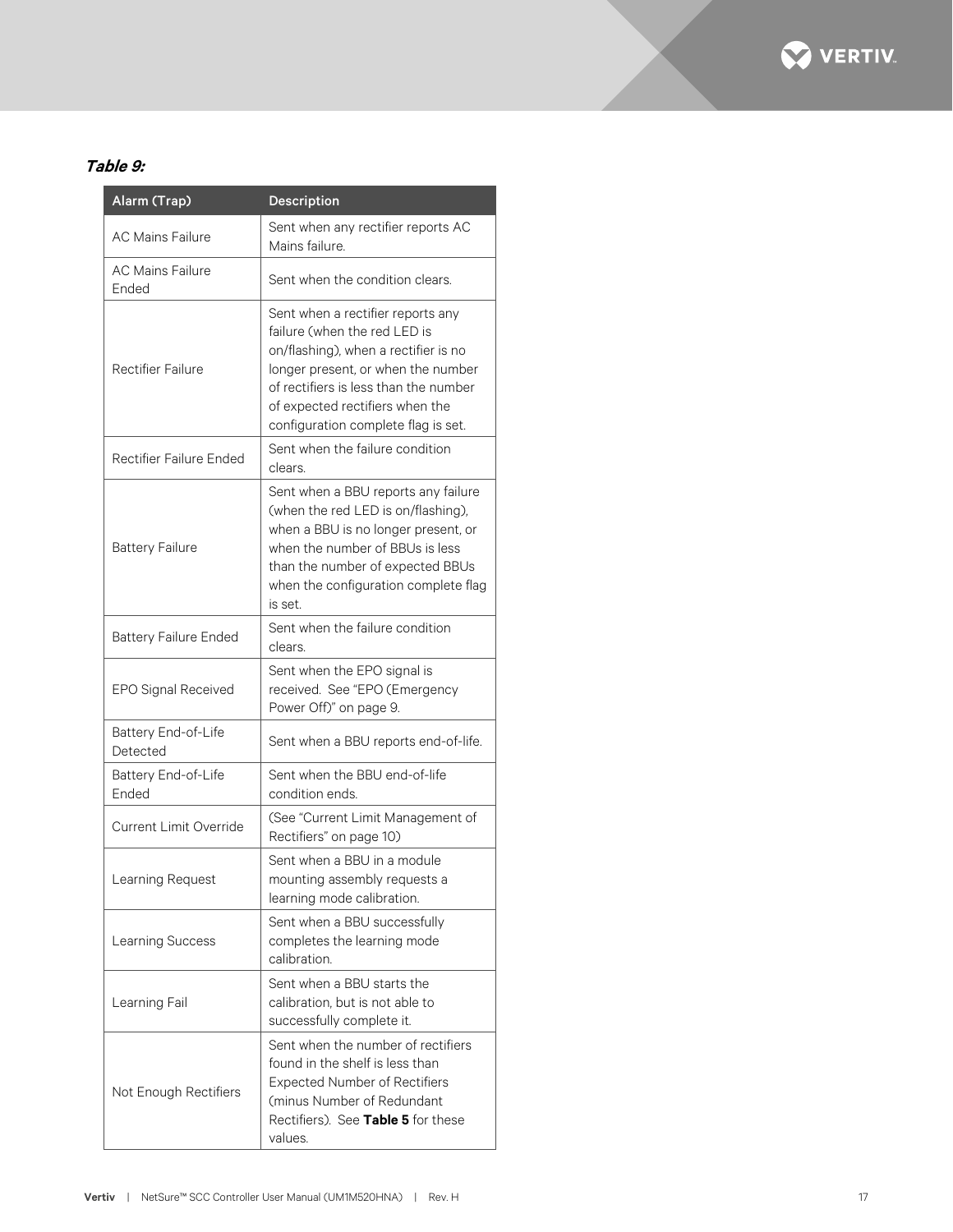

## **Table 10:**

| <b>Active Alarms</b> | Description                                                                              |
|----------------------|------------------------------------------------------------------------------------------|
| Index                | The alarm index number.                                                                  |
| Time                 | The date/time that the alarm<br>triggered (as a string).                                 |
| TimeEx               | The date/time that the alarm<br>triggered (as a DateAndTime field).                      |
| Description          | The text description of the alarm.                                                       |
| Type                 | The unique number identifier for the<br>alarm.                                           |
| Serial Number        | The serial number of the<br>rectifier/battery with the alarm, if<br>applicable.          |
| Detailed Status      | The detailed status field for the<br>rectifier/battery with the alarm, if<br>applicable. |

## **Table 11:**

| <b>Historical Alarms</b> | Description                                                                              |
|--------------------------|------------------------------------------------------------------------------------------|
| Index                    | The alarm index number.                                                                  |
| <b>StartTime</b>         | The date/time that the alarm<br>triggered (as a string).                                 |
| <b>StartTimeEx</b>       | The date/time that the alarm<br>triggered (as a DateAndTime field).                      |
| <b>FndTime</b>           | The date/time that the alarm<br>condition ended (as a string).                           |
| EndTimeEx                | The date/time that the alarm<br>condition ended (as a DateAndTime<br>field).             |
| Description              | The text description of the alarm                                                        |
| Type                     | The unique number identifier for the<br>alarm                                            |
| Serial Number            | The serial number of the<br>rectifier/battery with the alarm, if<br>applicable.          |
| Detailed status          | The detailed status field for the<br>rectifier/battery with the alarm, if<br>applicable. |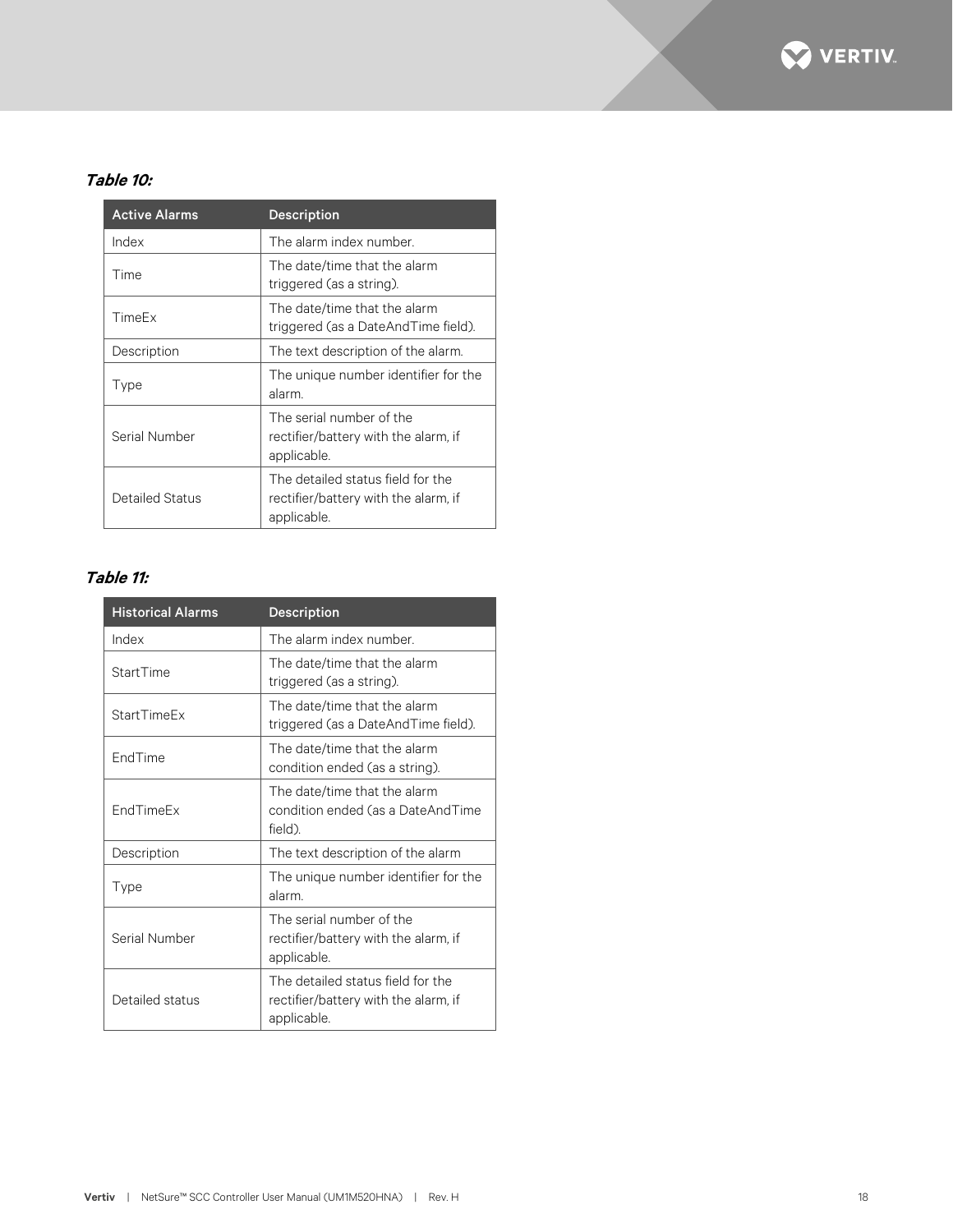

## <span id="page-18-0"></span>**Local Indicators**

## **Location and Identification:** Refer to **[Figure 1](#page-18-1)**.

**Description:** There are three (3) indicators located on the SCC Controller's front panel. Refer to **[Table 12](#page-18-2)** for the function of the indicators.



**NOTE!** *DC voltage must be present at the input terminals for local indicators to illuminate.*

<span id="page-18-1"></span>**Figure 1:** *SCC Controller Local Indicators Locations*



<span id="page-18-2"></span>

| Table 12: SCC Controller Local Indicators |  |
|-------------------------------------------|--|
|-------------------------------------------|--|

| <b>Indicator</b>                    | <b>Normal State</b> | <b>Fault State</b> | <b>Fault Cause</b>                                                                                                                                                   |  |
|-------------------------------------|---------------------|--------------------|----------------------------------------------------------------------------------------------------------------------------------------------------------------------|--|
| <b>Status</b><br>(Green)            | On                  | Off                | No input voltage to the SCC Controller.<br>Internal hardware problem.                                                                                                |  |
| Warning<br>Indicator<br>(Yellow) On | Off                 | On                 | Any condition in which a rectifier or BBU has a<br>Yellow indicator On.                                                                                              |  |
| Alarm<br>Indicator<br>(Red) On      | Off                 | On                 | Any condition in which a rectifier or BBU has a<br>Red indicator On or Flashing.<br>Communication with a rectifier or BBU is lost.<br>A rectifier or BBU is missing. |  |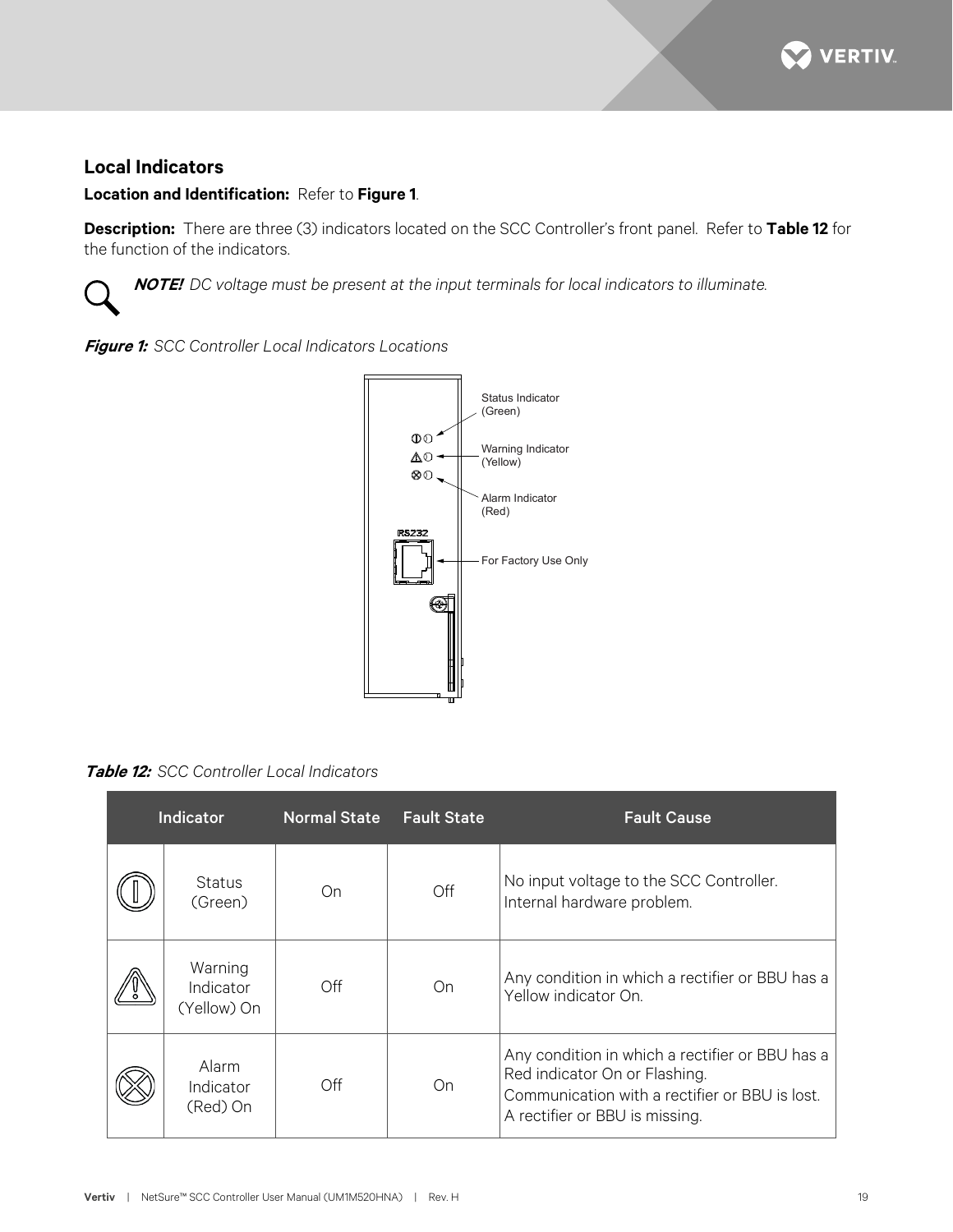

## <span id="page-19-0"></span>**Emergency Shutdown with Emergency Power Off (EPO)**

The SCC Controller has an Emergency Power Off (EPO) function operated by a remote switch provided by the customer. Switch closure causes the SCC Controller to send an SNMP trap, wait two (2) seconds, and then send a message to shut down the rectifiers and BBUs.

#### **Procedure**

- 1. To activate Emergency Shutdown, close the external Emergency Power Off (EPO) switch.
- 2. To restart the system after an Emergency Shutdown, open the external Emergency Power Off (EPO) switch. Then turn the AC power to the rectifiers and BBUs off then back on.

## <span id="page-19-1"></span>**BBU Learning Mode Calibration**

When the SCC gets a request for learning mode from a BBU, it will send an SNMP trap to the RMS, to indicate that a BBU has requested learning mode. The battBatteryState field will indicate that the BBU requested learning mode. The SCC will also change its status in the update traps to indicate that there is an alarm. The yellow LED on the SCC will turn on.

The RMS can use the SNMP set command to set batteryLearningModeStart .N to 1 (where N is the number of the BBU) to command the BBU to start learning mode calibration. It can also set batteryLearningModeStart .N to 0 to command the BBU to skip this learning mode request.

If the BBU starts calibration, the SCC will send an SNMP trap to indicate that the BBU is not available. During calibration, the BBU's battBatteryState will indicate that the BBU is in the Learning Mode calibration. During Learning Mode calibration, the RMS can abort the calibration by setting batteryLearningModeStart .N to 0. This will leave the calibration request outstanding, but the BBU will stop learning mode.

After calibration is completed, the SCC will send an SNMP trap to indicate that the BBU is now available. It will also send a trap to indicate whether or not the learning mode calibration was successful.

If the BBU skips calibration, the SCC will send an SNMP trap to indicate that the Learning Mode request is no longer active.

The yellow LED on the SCC will stay during the Learning Mode request and while the BBU is doing the calibration. When the BBU skips or completes learning mode, the yellow LED on the SCC will be turned off.

## <span id="page-19-2"></span>**Using the WEB Interface**



**NOTE!** *The SCC Controller supports a 10M Ethernet connection.*

#### <span id="page-19-3"></span>**Overview**

Via the WEB Interface, a User can:

- Set IP communications parameters.
- Set SNMP community strings.
- Download and upload the SCC Controller configuration file.
- Download firmware into the SCC Controller.
- View current and historical alarms.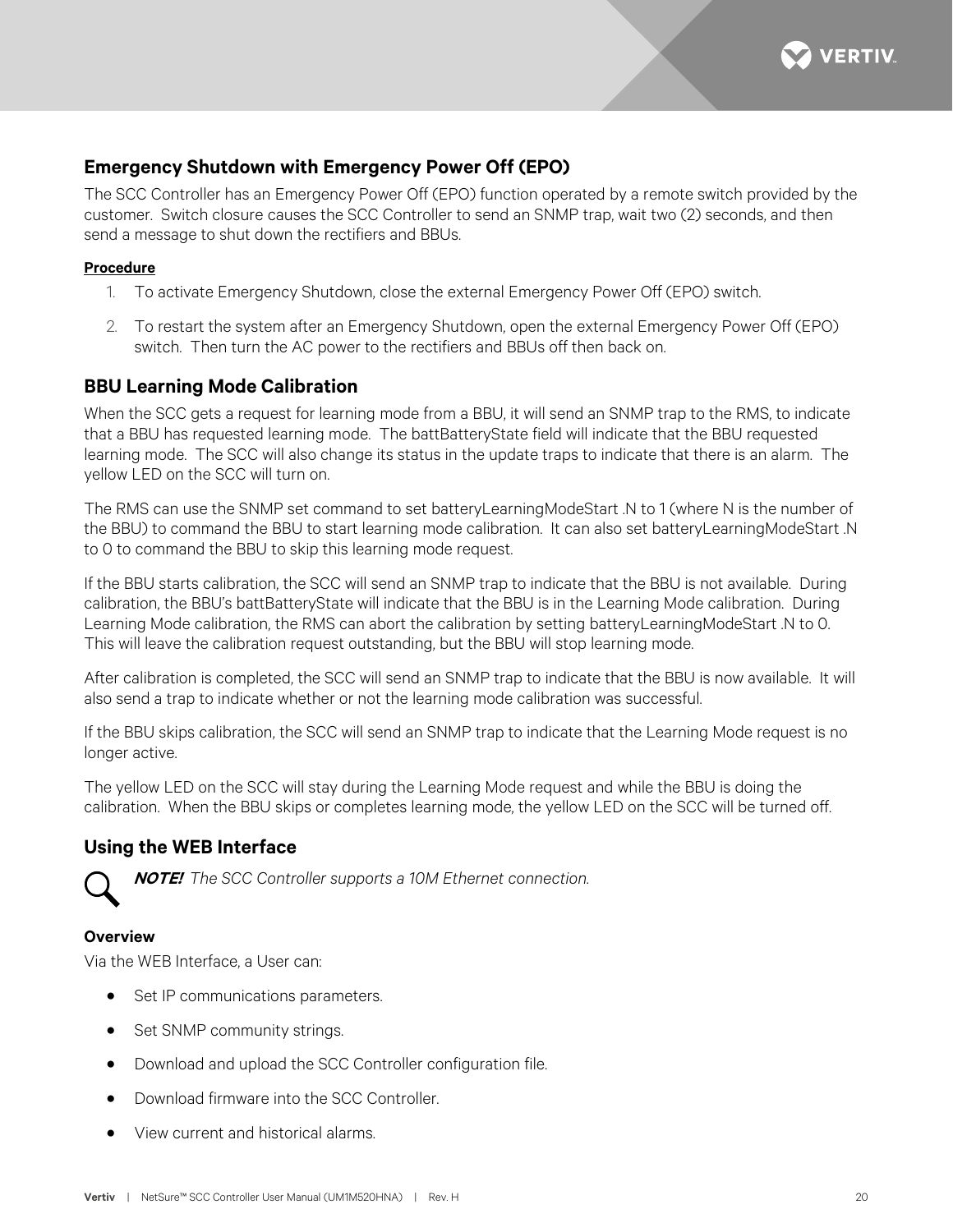

#### <span id="page-20-0"></span>**WEB Interface Setup Procedures**

Refer to the following procedures to set up the SCC Controller for Web Interface access.

#### <span id="page-20-1"></span>**Setting IP Communications Parameters**

The controller can be factory configured with DHCP enabled or disabled. If DHCP is enabled, you will need to get the IP address from the DHCP server which provided the IP address. If DHCP is disabled, then the controller's IP parameters (IP, subnet mask, and gateway addresses) must be set to match your company's network settings. The default settings for these parameters are shown below.

- IP Address: 192.168.1.2
- Subnet Mask Address: 255.255.255.0
- Gateway Address: 192.168.1.1

The IP communications parameters are displayed and can be changed after a successful Web Interface login. See ["Logging into the Controller"](#page-22-0) on pag[e23.](#page-22-0)

#### **Connecting the Controller to your Local Area Network (LAN)**

An Ethernet port is provided in the system. This port supports Dynamic Host Configuration Protocol (DHCP) function. Connect the Local Area Network (LAN) to the Ethernet port. Refer to your system documentation for location.

#### **Connecting the Controller Directly to your Computer**

An Ethernet port is provided in the system. This port supports Dynamic Host Configuration Protocol (DHCP) function. Connect your computer to the Ethernet port after performing the following procedure. Refer to your system documentation for location.

Use the following procedure to configure the computer connected directly to the controller.

#### **Procedure**



**NOTE!** *Windows 7 operating system is used in this procedure, other operating systems are similar.*

- 1. Record your computer's network settings by launching Control Panel in your computer. Navigate through Network and Sharing Center  $\rightarrow$  Local Area Connection  $\rightarrow$  Properties  $\rightarrow$  Internet Protocol Version 4 (TCP/IPV4)  $\rightarrow$  Properties.
- 2. Record whether the "Obtain an IP address automatically" or "Use the following IP address" button is selected. If "Use the following IP address" button is selected, also record the following:

| IP Address:      |  |
|------------------|--|
| Subnet Mask:     |  |
| Default Gateway: |  |

3. Record your controller's network settings. These are either the default settings or settings a User previously programmed into the controller. Default settings are listed on the Configuration Drawing (Cdrawing) furnished with your system. See also ["Setting IP Communications Parameters"](#page-20-1) on page [21.](#page-20-1)  Record if DHCP is enabled or disabled. If DHCP is disabled, also record the following controller's IP parameters: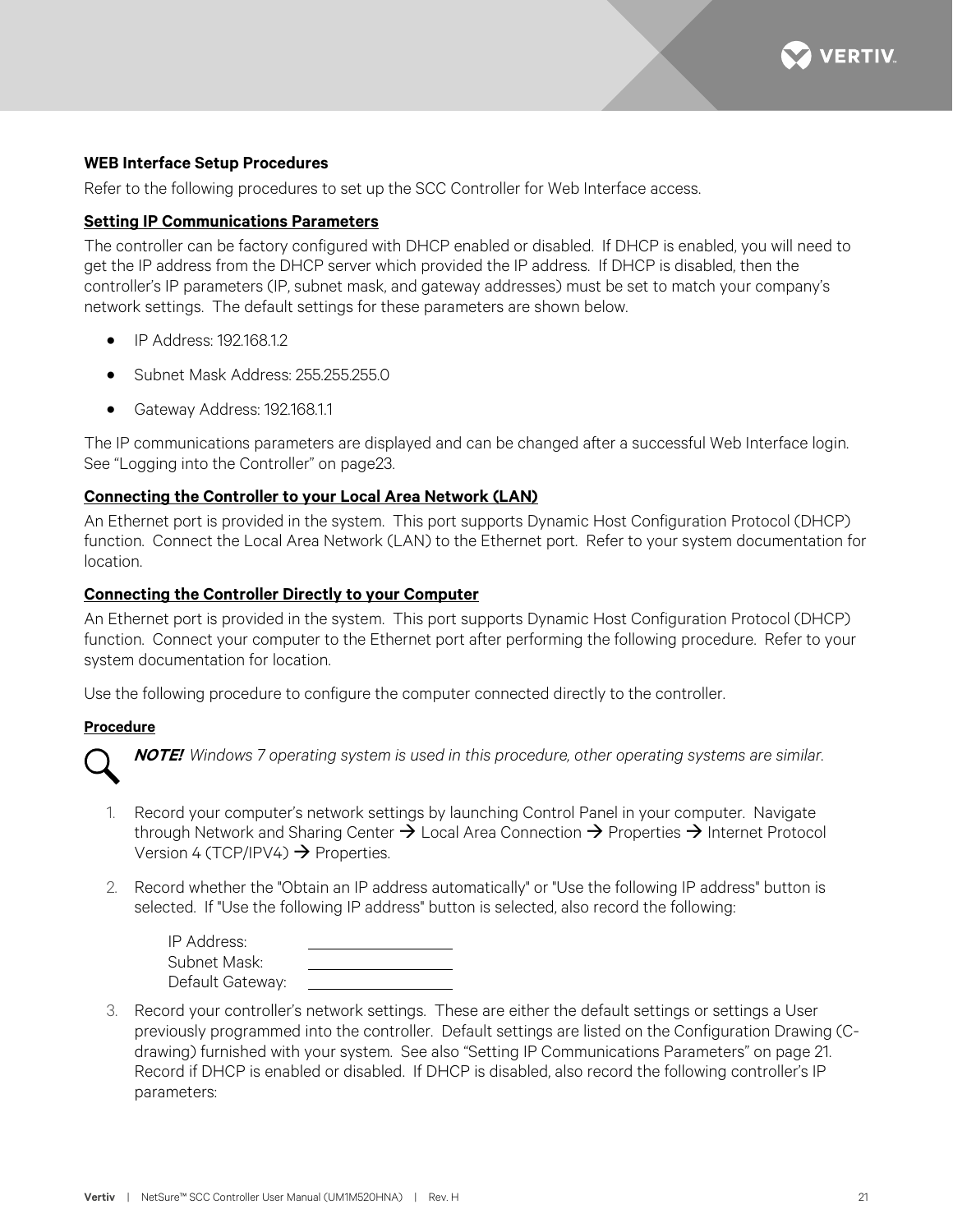

| IP Address:<br>Subnet Mask: |               |
|-----------------------------|---------------|
| Default Gateway:            |               |
| Example:                    |               |
| IP Address:                 | 192.168.1.2   |
| Subnet Mask:                | 255.255.255.0 |
| Default Gateway:            | 192.168.1.1   |

4. **If DHCP is enabled in the controller,** select the "Obtain an IP address automatically" in your local computer's network settings.

**If DHCP is disabled in the controller,** select the "Use the following IP address" button in your local computer's network settings. Then change your local computer's network settings using the information you acquired in Step 3, except that the last part of the IP address needs to be replaced with any different number.

| IP Address:      |               |
|------------------|---------------|
| Subnet Mask:     |               |
| Default Gateway: |               |
| Example:         |               |
| IP Address:      | 192.168.1.3   |
| Subnet Mask:     | 255.255.255.0 |
| Default Gateway: | 192.168.1.1   |

5. Select **OK**. Note that you may have to reboot your local computer for the settings to take effect. Follow any instruction you see on the screen.

#### **Disabling Proxy Server Settings to Enable a Connection to the Controller over an Intranet Network (if required)**



**NOTE!** *This procedure needs to be performed only when the controller is connected to an Intranet and the User's computer is set to access the Intranet through a proxy server. Note that if the controller is connected to the Internet and the User's computer is connected to an Intranet, the User may not be able to disable the proxy server and access the controller.*

If the controller's Ethernet Port is connected to your company's Intranet Network and your computer is also connected to the Intranet Network but requires access via a proxy server, you must disable the proxy server settings to access the controller. Follow the procedure below to disable the proxy server settings.

#### **Procedure**

- 1. Launch "Internet Explorer".
- 2. Select **Internet Options** from the **Tools** menu. The "Internet Options" window opens. In the "Internet Options" window, select the **Connections** Tab.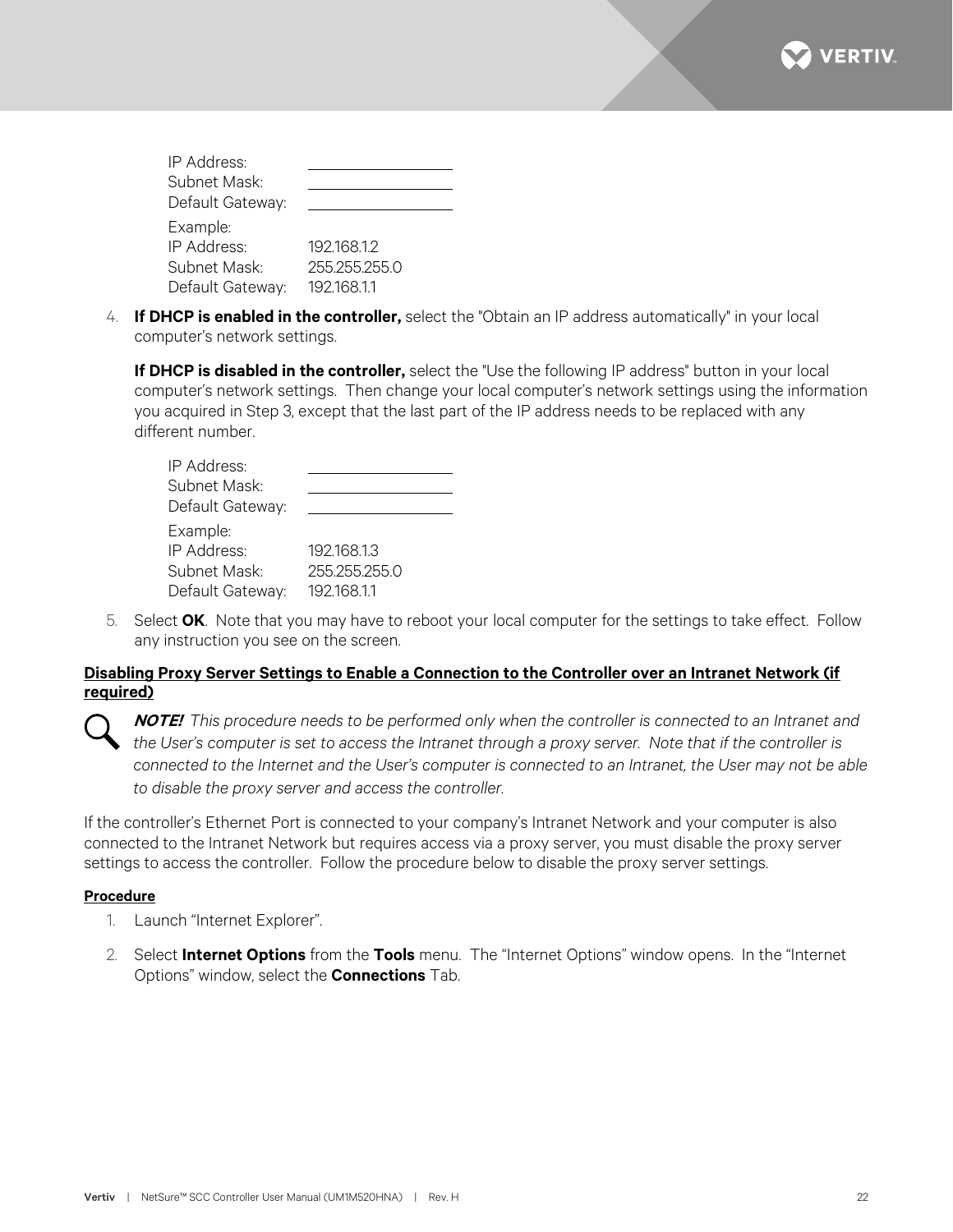

| General | Security                                     | Privacy | Content                                 | Connections                                       | Programs     | Advanced |
|---------|----------------------------------------------|---------|-----------------------------------------|---------------------------------------------------|--------------|----------|
|         | Setup.                                       |         | To set up an Internet connection, click |                                                   | Setup        |          |
|         | Dial-up and Virtual Private Network settings |         |                                         |                                                   |              |          |
|         |                                              |         |                                         |                                                   | Add.         |          |
|         |                                              |         |                                         |                                                   | Remove.      |          |
|         | server for a connection.                     |         |                                         | Choose Settings if you need to configure a proxy  | Settings     |          |
|         | Always dial my default connection            |         |                                         | Dial whenever a network connection is not present |              |          |
| Current |                                              | None.   |                                         |                                                   | Set Default  |          |
|         | Local Area Network (LAN) settings            |         |                                         |                                                   |              |          |
|         | Choose Settings above for dial-up settings.  |         |                                         | LAN Settings do not apply to dial-up connections. | LAN Settings |          |
|         |                                              |         |                                         |                                                   |              |          |

3. Click on the **LAN Settings...** button. The following window opens. In the LAN Settings window, uncheck the Proxy Server box and click **OK**.

| Automatic configuration |                                      | use of manual settings, disable automatic configuration. |    | Automatic configuration may override manual settings. To ensure the |
|-------------------------|--------------------------------------|----------------------------------------------------------|----|---------------------------------------------------------------------|
|                         | $\vee$ Automatically detect settings |                                                          |    |                                                                     |
|                         | Use automatic configuration script   |                                                          |    |                                                                     |
| Address                 |                                      |                                                          |    |                                                                     |
| Proxy server            | dial-up or VPN connections).         |                                                          |    | Use a proxy server for your LAN (These settings will not apply to   |
| Address:                | wwwproxy.eme                         | Port:                                                    | 80 | Advanced                                                            |
|                         |                                      | V Bypass proxy server for local addresses                |    |                                                                     |

#### <span id="page-22-0"></span>**Logging into the Controller**

#### **Procedure**

Internet Explorer, version 5.5 or newer, is required. It is best to view the WEB Interface at 1280 x 1024 resolution. In newer versions of Internet Explorer, you may need to turn Compatibility View On (Tools Menu / Compatibility View).

1. In your browser, enter http:// and the controller's IP address and press **ENTER**. The following Web Interface Login window opens. Enter a valid **User Name** and **Password***,* then click **OK**. For security, the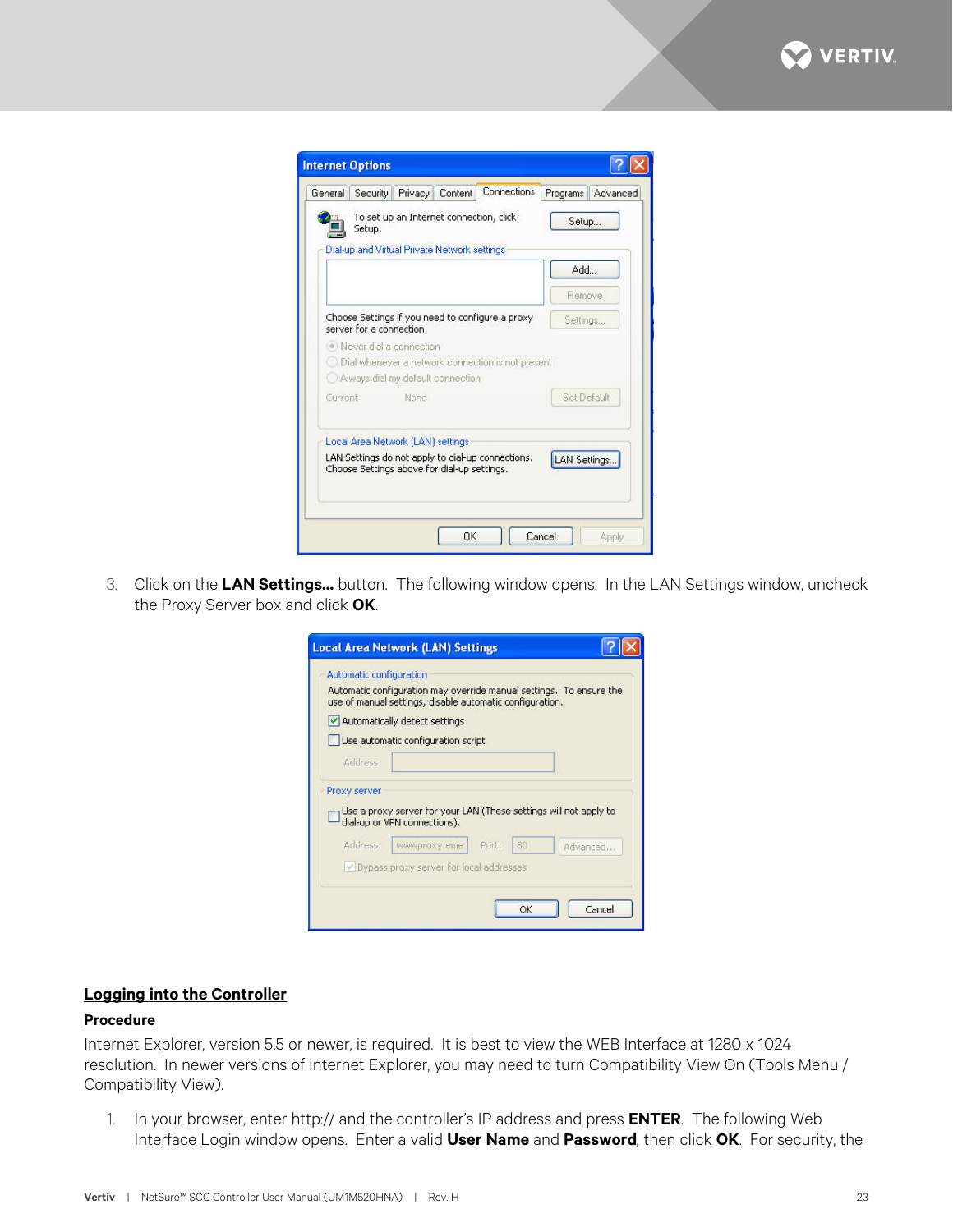

password is not displayed on the computer's screen while you log on. You have three attempts to enter a valid User name and password. If both are not entered correctly in three attempts, the browser is redirected to a blank page. You will then need to reenter the IP address and press ENTER to reopen the login window.



**NOTE!** *User names and passwords are case-sensitive. By default, the User Name and Password combination is "admin" and "654321", respectively.*

| <b>Windows Security</b> |                                                                                                                                                         |
|-------------------------|---------------------------------------------------------------------------------------------------------------------------------------------------------|
| password.               | The server 192.168.1.4 at Access to controller requires a username and                                                                                  |
|                         | Warning: This server is requesting that your username and password be sent in<br>an insecure manner (basic authentication without a secure connection). |
|                         |                                                                                                                                                         |
|                         | Jser name                                                                                                                                               |
|                         | Password                                                                                                                                                |
|                         | Remember my credentials                                                                                                                                 |
|                         |                                                                                                                                                         |
|                         | Cancel<br>OK                                                                                                                                            |

2. After entering a valid **User Name** and **Password** and clicking **OK***,* the Web Interface Homepage opens. See ["WEB Interface Menus"](#page-26-0) on page [27.](#page-26-0)

**NOTE!** *To prevent unauthorized personnel from accessing the power system with your Access Rights, it is recommended that you always close your browser when finished with a session.*

#### <span id="page-23-0"></span>**WEB Interface Menus**

Refer to ["WEB Interface Menus"](#page-26-0) on page [27.](#page-26-0)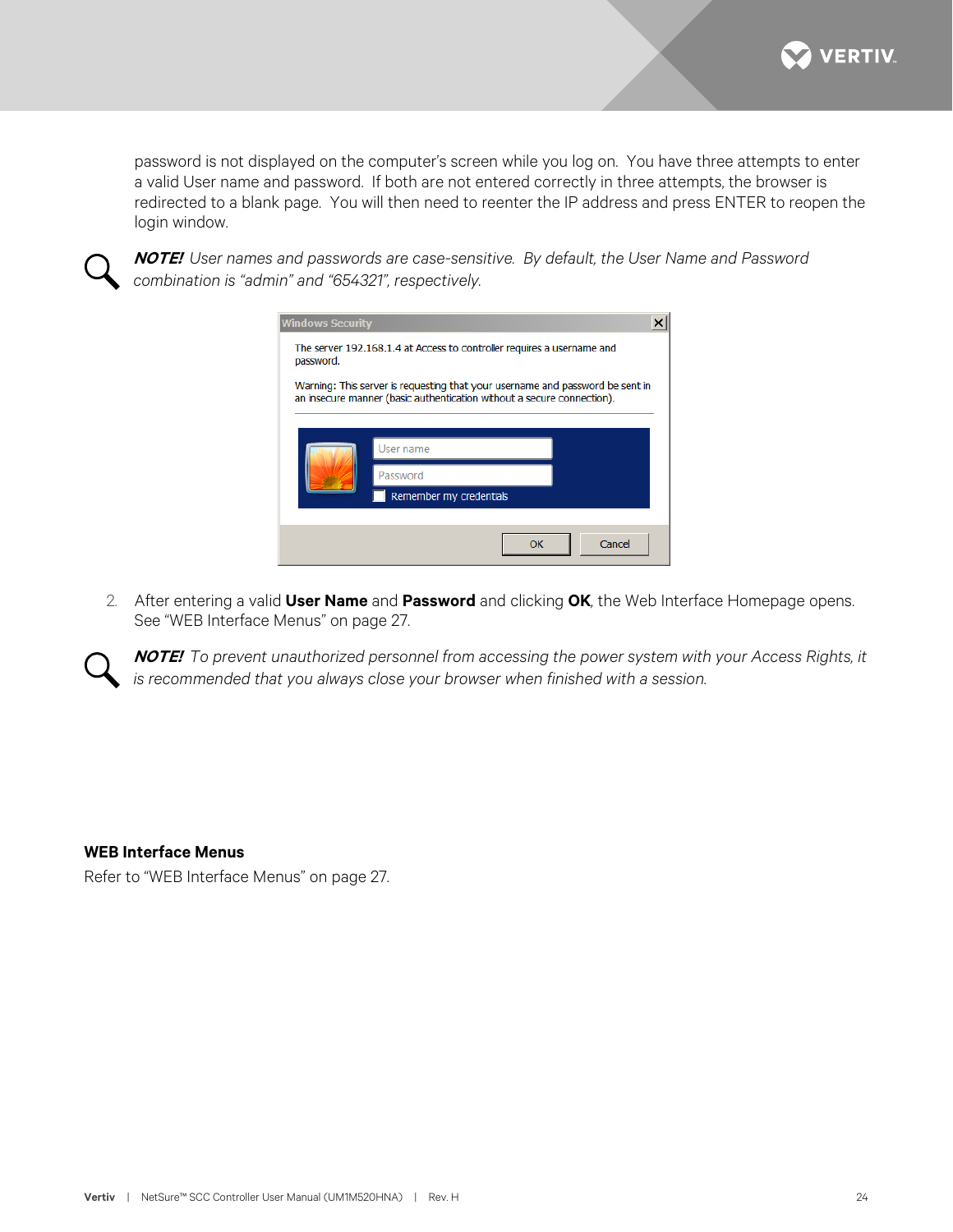

## <span id="page-24-0"></span>**Discharging BBU (Battery Backup Unit) Modules to** <**30% SOC (State of Charge)**

• BBU (Battery Backup Unit) Modules **shipped after September 2017** have firmware that allows the BBU to be discharged to <30% SOC (State of Charge) via the SCC Controller.

This feature is performed as required to meet regulations to ship the BBU Modules by air. Refer to the latest air transportation regulations for specific criteria that must be met.

Refer to the following procedure to discharge the BBU modules to <30% SOC (State of Charge).

#### **Procedure**

You can perform this procedure addressing one BBU or multiple BBUs.

- 1. Verify that this feature is available in your BBU by verifying the BBU date code label. Refer to **[Figure 2](#page-25-0)** for the location of the date code label. The date code must be 17 10, or later for BBUs that have compatible firmware. The date code must be 15 09, or later for BBUs that can have their firmware upgraded.
- 2. Place BBU modules in a 12 V module mounting assembly.
- 3. Turn on power to the 12 V module mounting assembly.
- 4. Set "battDischargeTo30" to 1 using SNMP.
- 5. Apply a load to discharge the BBU modules.
- 6. Remove the load when "battBelow30" changes from 0 to 1. The time that it takes to discharge the BBU modules is dependent on the load.

```
battDischargeTo30 OBJECT-TYPE
SYNTAX DischargeFlag
DESCRIPTION
   Set to 1 to trigger the BBU mode which lets
   the BBU discharge to a point below 30% absolute state of charge
   This mode is intended to be a one-time exception to
   put the BBU in a state where it can be shipped.
   Set it back to 0 after the BBU is discharged.
battBelow30 OBJECT-TYPE
SYNTAX DischargeFlag
DESCRIPTION
   Returns 0 if the BBU is above 30% absolute state-of-charge
```
Returns 1 if the BBU is below 30% absolute state-of-charge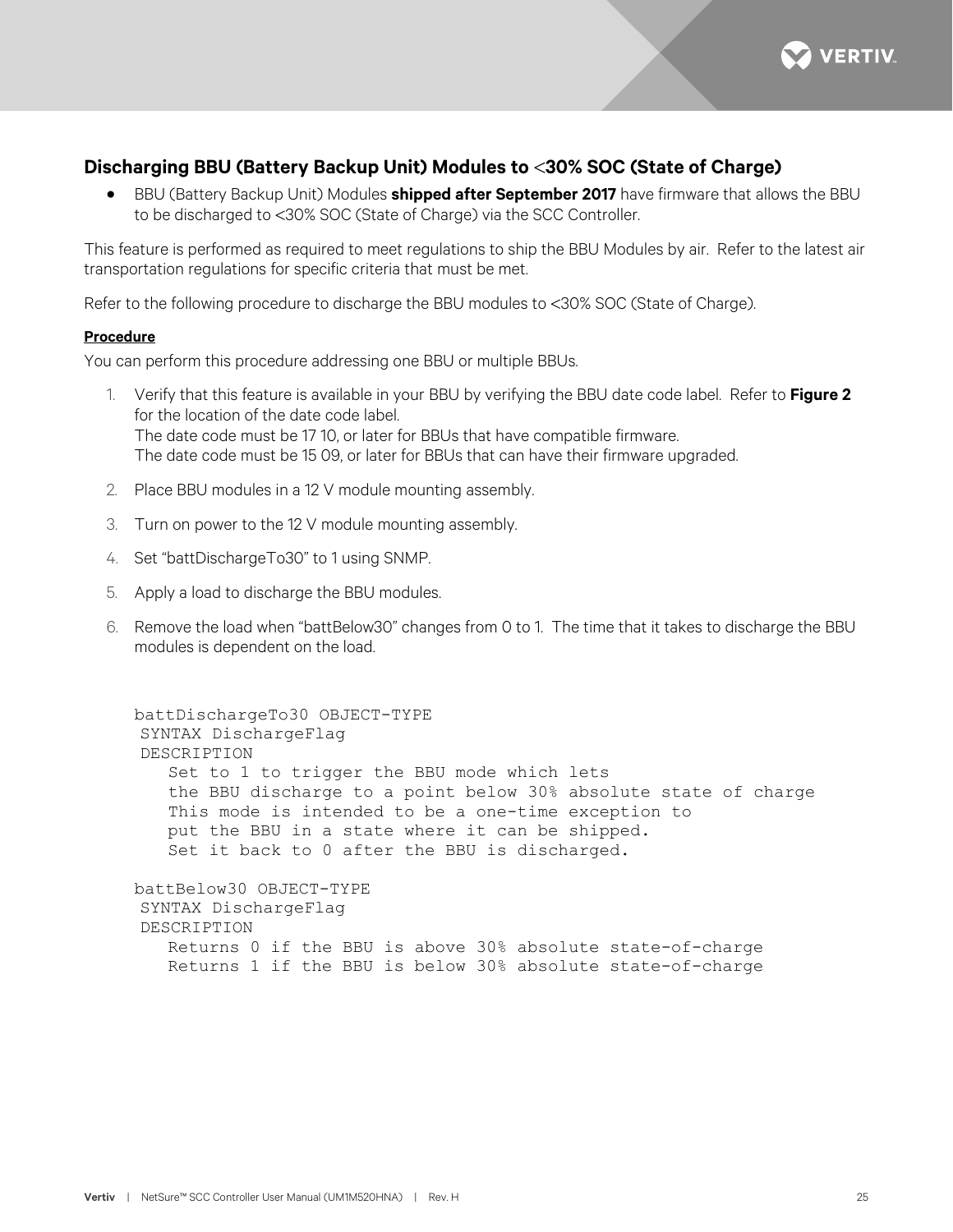

<span id="page-25-0"></span>**Figure 2:** *BBU Date Code Label*

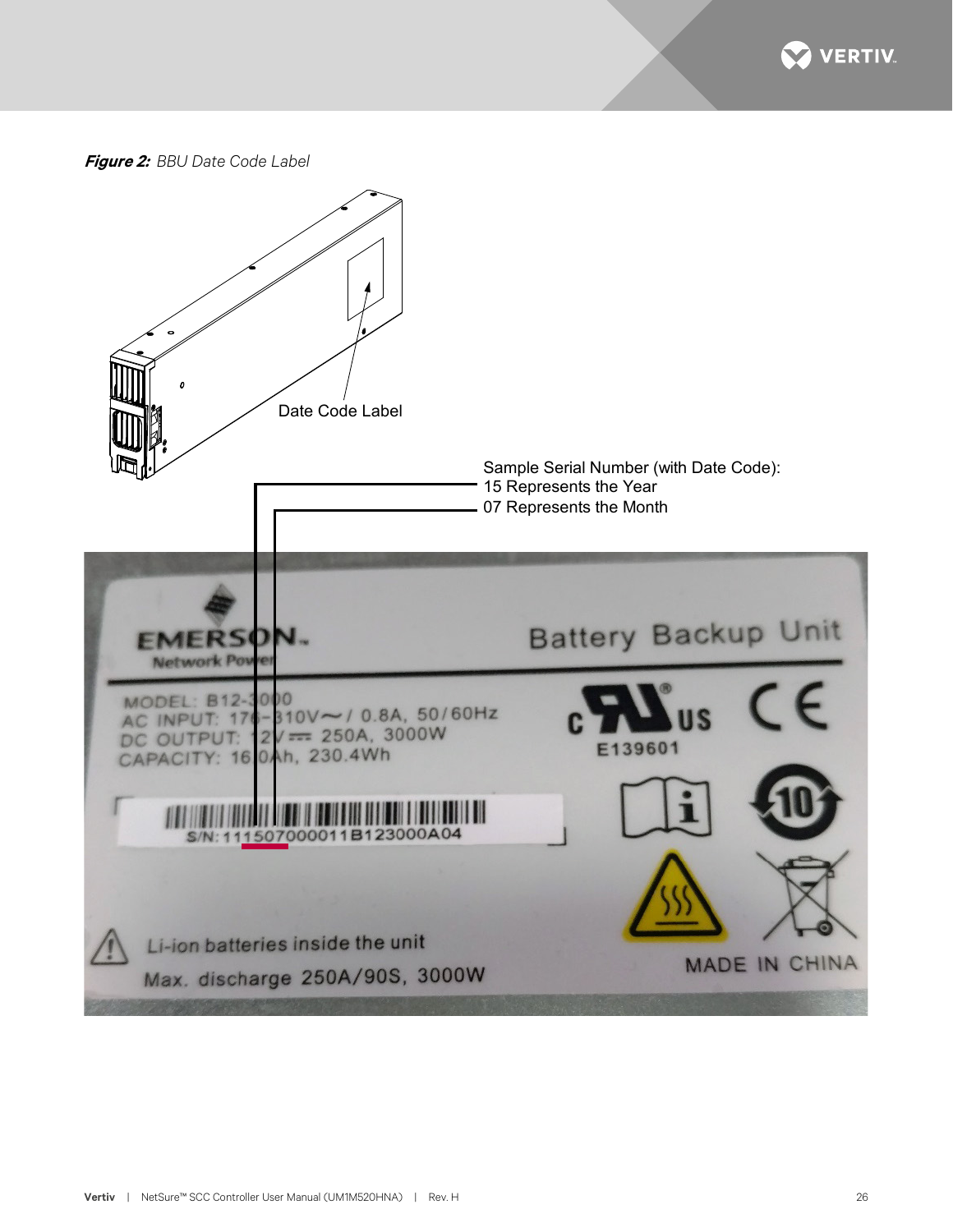

## <span id="page-26-0"></span>**WEB INTERFACE MENUS**

## <span id="page-26-1"></span>**Overview**

This section provides descriptions of the WEB Interface Menus. Refer also to ["Using the WEB Interface"](#page-19-2) on page [20.](#page-19-2)

### <span id="page-26-2"></span>**Homepage**

In the Web Interface, after entering a valid **User Name** and **Password** and clicking **OK**, the "Homepage" window opens. See also ["Logging into the Controller"](#page-22-0) on page [23.](#page-22-0)

#### NETSURE™ scc Vertiv Download File Home **Active Alarms History Alarms Static IP Settings IP Address: 10.201.228.50** SubNet Mask: 255.255.255.0 Gateway: 10.201.228.1 Set ┑ Г ┑ **SNMP Community Strings Settings** Write: private **Read: public**  $\overline{\phantom{0}}$ Set  $\Box$ Set ┓ **DHCP Settings DHCP: Disable** Disable  $\vee$ Set Unload/Download File **Upload File Download File** Configuration File  $\vee$ **Upload** Browse... **Download** Go to Firmware Download Mode

### **Figure 3:** *Web Interface Homepage*

### <span id="page-26-3"></span>**Setting Static IP, SNMP Community Strings, and DHCP Communications Parameters**

From the Homepage, you can set Static IP, SNMP Community Strings, and DHCP communications parameters.

- a) Set the controller for DHCP Enabled if the controller is to be connected to a network with a DHCP server. The DHCP server assigns an IP address to the controller.
- b) Set the controller for DHCP Disabled if the controller is to be connected to a network or local computer with a static IP address. Also set the IP Address, SubNet Mask, and Gateway parameters for the controller.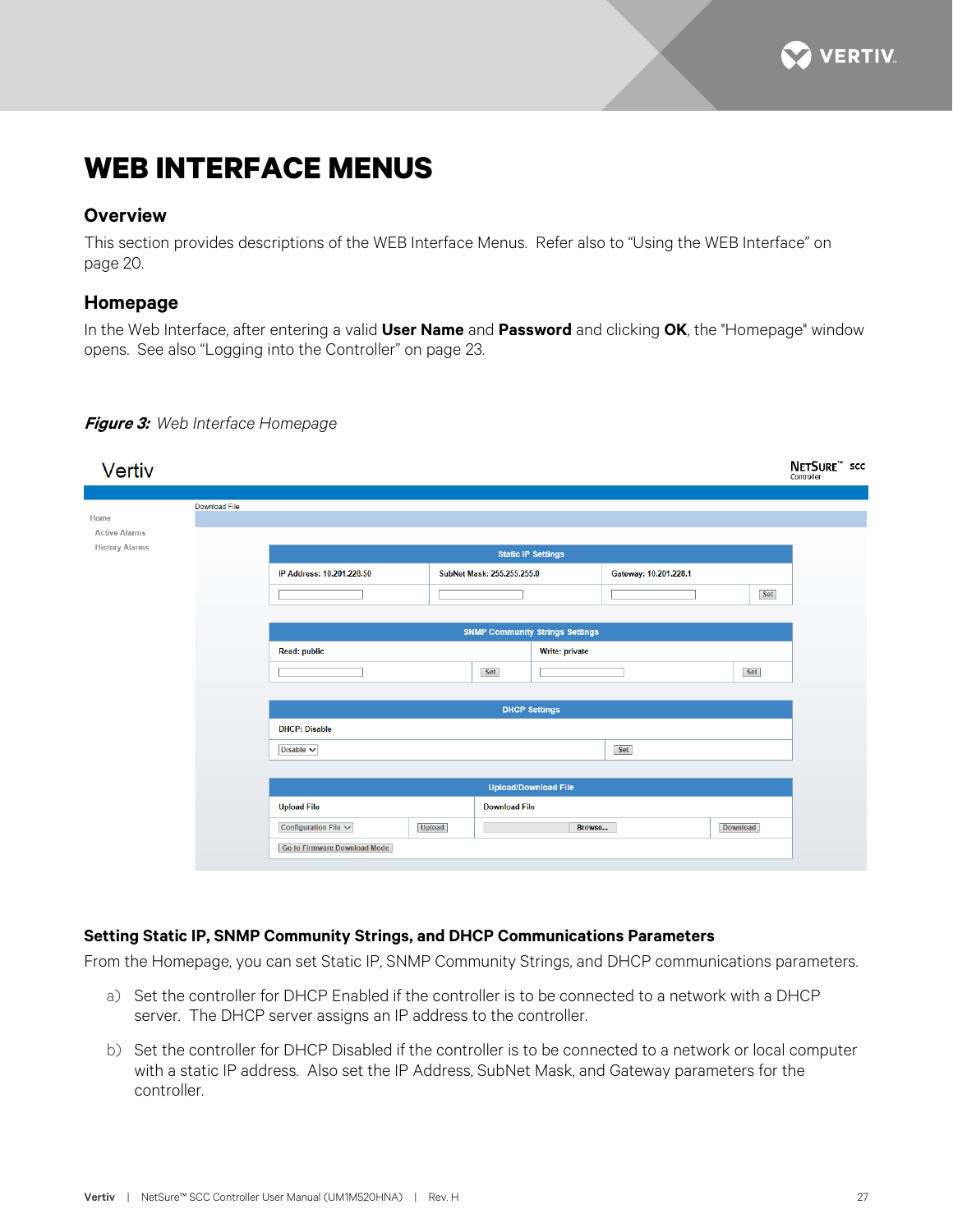

#### <span id="page-27-0"></span>**Downloading and Uploading the SCC Controller Configuration File**

To upload the controller configuration file from the controller to a local server, press the **Upload** button. Select a location to save the file to.

To download a controller configuration file from a local server into the controller, select the file to download using the **Browse** button, then press the **Download** button. Press **OK** to load the file into the controller. Press the **Back to the Homepage** button.

Download Successful Back to the Homepage

#### <span id="page-27-1"></span>**Downloading Firmware into the SCC Controller**

Press the **GO TO FIRMWARE DOWNLOAD MODE** button. Select **OK**. The following window opens.

#### **Figure 4:** *Firmware Download*

| <b>Firmware Download</b>                                 |  |
|----------------------------------------------------------|--|
| <b>Ver1.00</b>                                           |  |
| Select download type                                     |  |
| $C$ Firmware                                             |  |
| Select file                                              |  |
| Browse                                                   |  |
| Download<br>Start Application                            |  |
| Copyright <sup>©</sup> 2007-2010<br>All Rights Reserved. |  |
|                                                          |  |
|                                                          |  |
|                                                          |  |
|                                                          |  |

To download a firmware file from a local server into the controller, select the file to download using the **Browse** button, then press the **Download** button to load the file into the controller. Press the **Start Application** button then **OK** to start the controller with the file downloaded into the controller.

**NOTE!** *Filename should be in the below convention:*

**SCC\_APPV\*\*\*.bin** *(\*\*\* represents the version number. For example, SCC\_APPV206.bin for version 2.06).*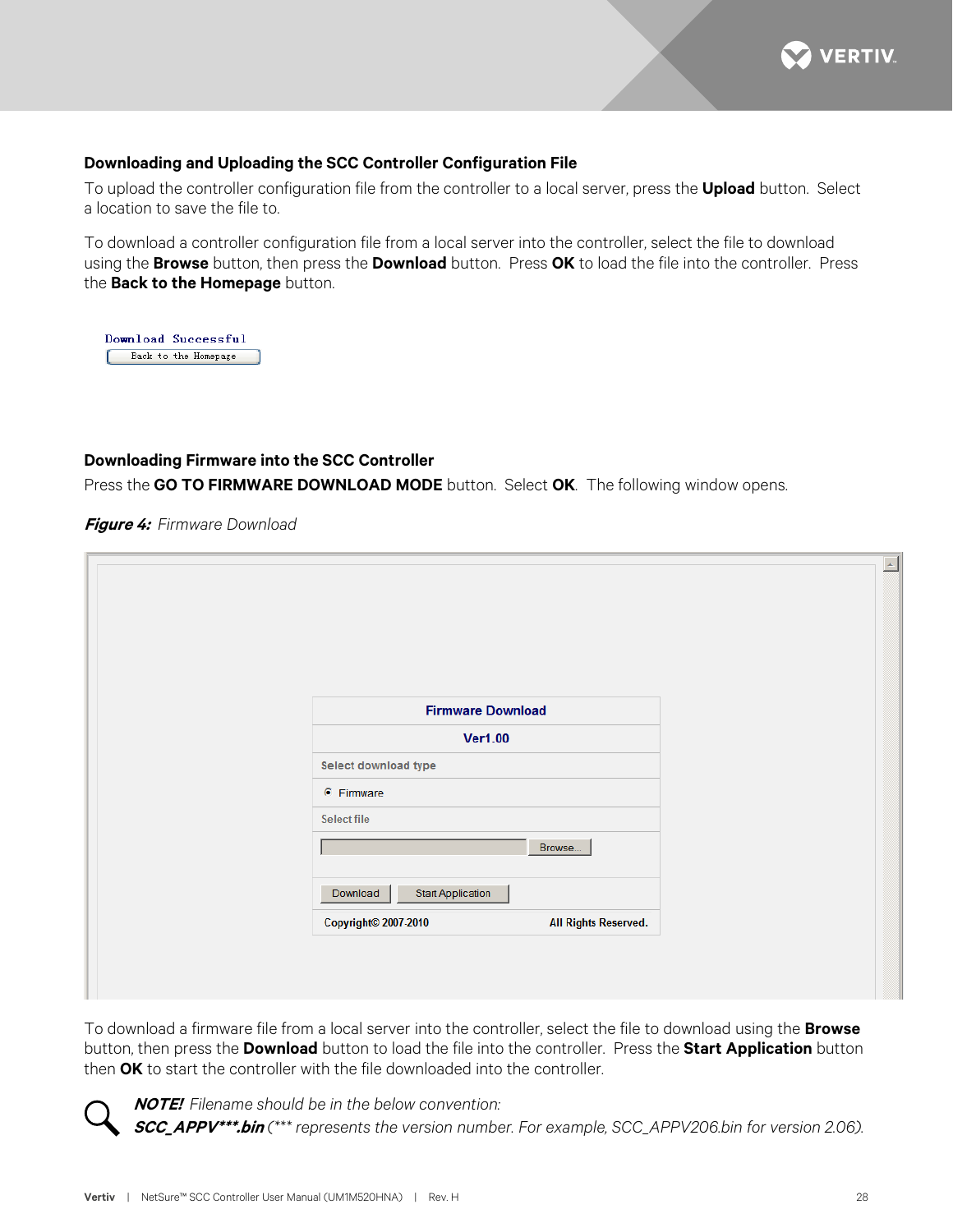

## <span id="page-28-0"></span>**Active Alarms Log Webpage**

From the "Homepage", you can access the Active Alarms page.

- The Active Alarms page lists any active alarm recorded by the SCC Controller.
- The Active Alarms page refreshes approximately every 10 seconds.
- The active alarm log can also be viewed via SNMP.

| Vertiv                                        |               |                      |                         | NETSURE <sup>TM</sup> SCC |  |
|-----------------------------------------------|---------------|----------------------|-------------------------|---------------------------|--|
| Home                                          | Download File |                      |                         |                           |  |
| <b>Active Alarms</b><br><b>History Alarms</b> |               |                      |                         |                           |  |
|                                               |               | <b>Active Alarms</b> | <b>No Active Alarms</b> |                           |  |
|                                               |               |                      |                         |                           |  |
|                                               |               |                      |                         |                           |  |
|                                               |               |                      |                         |                           |  |
|                                               |               |                      |                         |                           |  |
|                                               |               |                      |                         |                           |  |
|                                               |               |                      |                         |                           |  |
|                                               |               |                      |                         |                           |  |
|                                               |               |                      |                         |                           |  |
|                                               |               |                      |                         |                           |  |
|                                               |               |                      |                         |                           |  |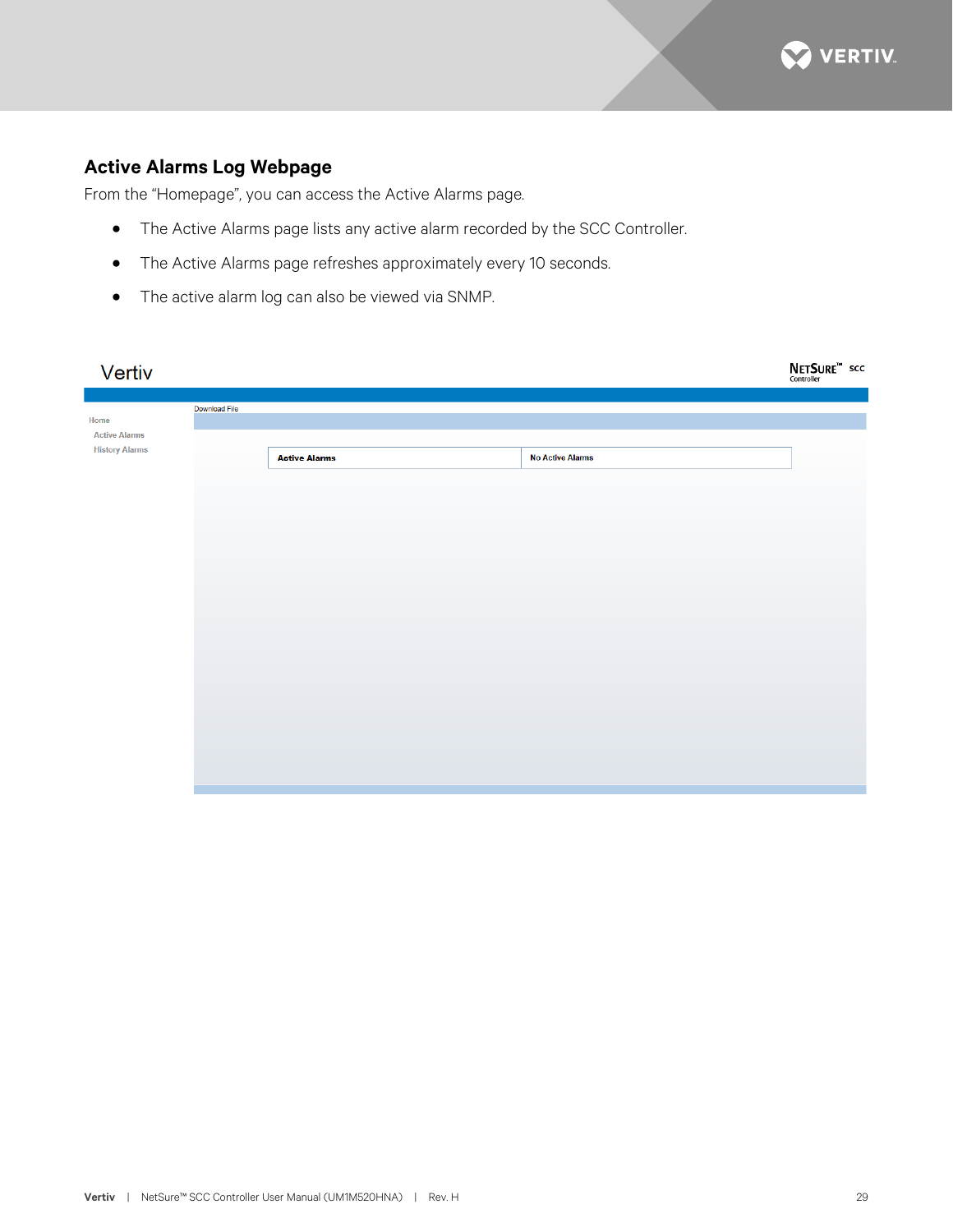

## <span id="page-29-0"></span>**Alarm History Log Webpage**

From the "Homepage", you can access the Alarm History page.

- Alarm events are recorded on the Alarm History page.
- The alarm history log can also be viewed via SNMP.

| Vertiv                       |               |                           |                         |                              |                     |                     | NETSURE™ scc<br>Controller |
|------------------------------|---------------|---------------------------|-------------------------|------------------------------|---------------------|---------------------|----------------------------|
|                              |               |                           |                         |                              |                     |                     |                            |
|                              | Download File |                           |                         |                              |                     |                     |                            |
| Home<br><b>Active Alarms</b> |               |                           |                         |                              |                     |                     |                            |
| <b>History Alarms</b>        |               |                           |                         |                              |                     |                     |                            |
|                              |               | <b>Alarm History Log</b>  |                         | <b>Number of Entries: 18</b> |                     |                     |                            |
|                              |               |                           |                         |                              |                     |                     |                            |
|                              |               | Index (1 is most recent.) |                         | <b>Alarm Name</b>            | <b>Start Time</b>   | <b>End Time</b>     |                            |
|                              |               | $\mathbf{1}$              | OverCurrentLimit        |                              | 2000-01-01 00:01:00 | 2000-01-01 00:08:01 |                            |
|                              |               | $\overline{2}$            | OverCurrentLimit        |                              | 2000-01-01 00:31:54 | 2000-01-01 00:00:43 |                            |
|                              |               | $\overline{3}$            | OverCurrentLimit        |                              | 2000-01-01 00:08:23 | 2000-01-01 00:31:37 |                            |
|                              |               | $\overline{4}$            | <b>AC Fail</b>          |                              | 2000-01-01 00:08:24 | 2000-01-01 00:31:37 |                            |
|                              |               | $\overline{5}$            | <b>BBU Fault</b>        |                              | 2000-01-01 00:29:33 | 2000-01-01 00:29:34 |                            |
|                              |               | $6\phantom{1}6$           | <b>BBU Fault</b>        |                              | 2000-01-01 00:26:11 | 2000-01-01 00:26:12 |                            |
|                              |               | $\overline{7}$            | <b>BBU Fault</b>        |                              | 2000-01-01 00:24:48 | 2000-01-01 00:24:50 |                            |
|                              |               | 8                         | <b>BBU Fault</b>        |                              | 2000-01-01 00:23:48 | 2000-01-01 00:23:49 |                            |
|                              |               | 9                         | <b>BBU Fault</b>        |                              | 2000-01-01 00:03:23 | 2000-01-01 00:04:44 |                            |
|                              |               | 10                        | <b>OverCurrentLimit</b> |                              | 2000-01-01 00:00:22 | 2000-01-01 00:03:13 |                            |
|                              |               | 11                        | OverCurrentLimit        |                              | 2000-01-01 00:09:31 | 2018-12-04 10:20:28 |                            |
|                              |               | 12                        | <b>Not enough EDRs</b>  |                              | 2018-12-02 15:01:30 | 2018-12-02 15:02:03 |                            |
|                              |               | 13                        | <b>Not enough EDRs</b>  |                              | 2000-01-01 00:12:31 | 2000-01-01 00:17:40 |                            |
|                              |               | 14                        | <b>OverCurrentLimit</b> |                              | 2000-01-01 00:00:17 | 2000-01-01 00:09:14 |                            |
|                              |               | 15                        | <b>OverCurrentLimit</b> |                              | 2018-02-06 15:20:40 | 2000-01-01 00:00:00 |                            |
|                              |               | 16                        | <b>OverCurrentLimit</b> |                              | 2018-02-06 14:41:23 | 2018-02-06 15:20:23 |                            |
|                              |               | 17                        | <b>Not enough EDRs</b>  |                              | 2018-02-06 14:47:58 | 2018-02-06 15:05:04 |                            |
|                              |               | 18                        | <b>OverCurrentLimit</b> |                              | 2018-02-06 14:31:57 | 2018-02-06 14:41:06 |                            |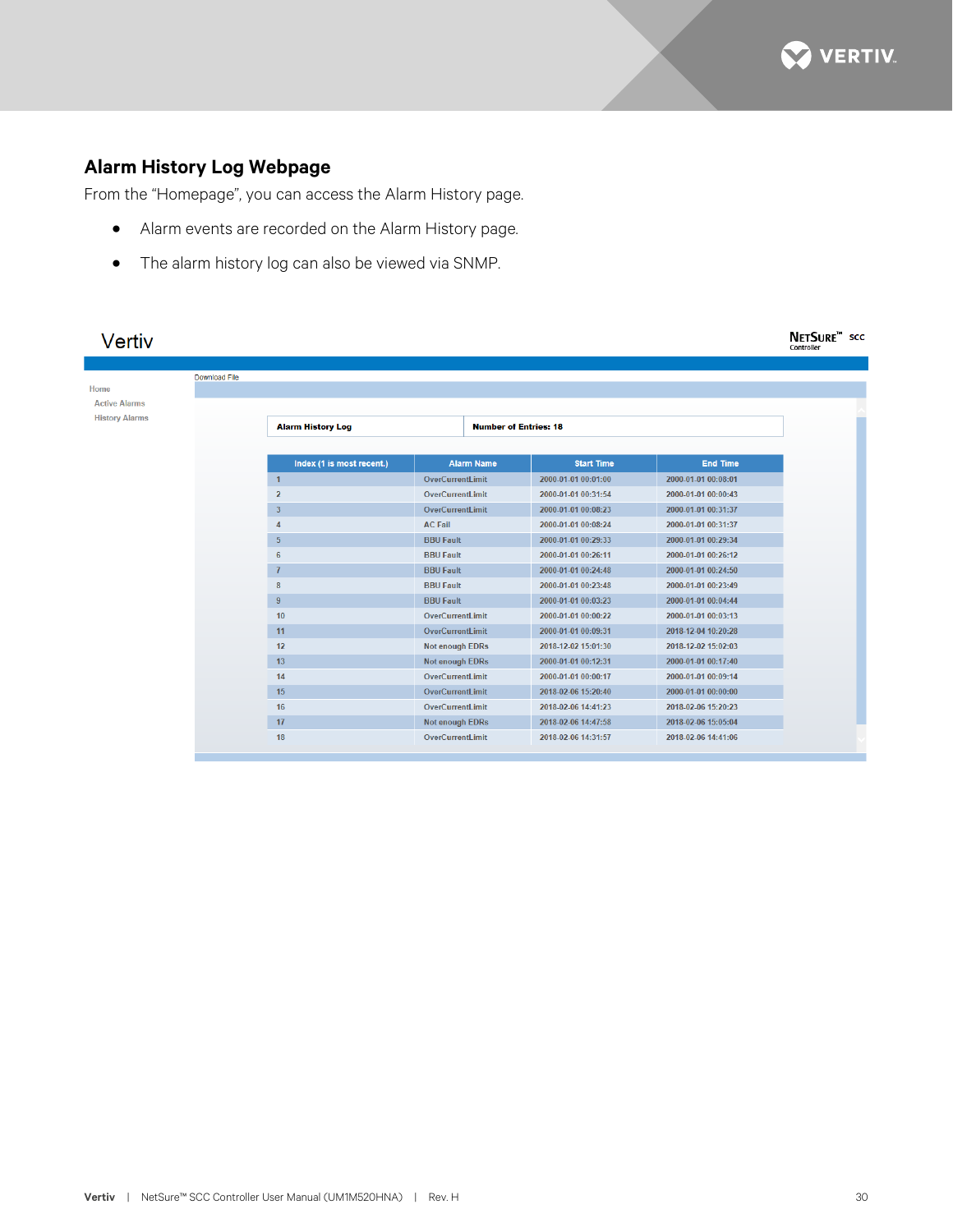

## <span id="page-30-0"></span>**INSTALLING THE SCC CONTROLLER**



**WARNING!** To prevent damage to the latching mechanism, ensure the latch mechanism is in the open position when installing or removing an SCC Controller. NEVER hold the latch mechanism in the closed position when installing an SCC Controller into a module mounting assembly.

#### **Procedure**

- 1. Unpack the SCC Controller.
- 2. Place the SCC Controller into its mounting slot without sliding it in completely.
- 3. Loosen the captive fastener on the SCC Controller's latch mechanism. Pull the latch mechanism to pivot it out of the SCC Controller's front panel (this also retracts the latch mechanism). See **[Figure 5](#page-30-1)**.
- 4. Push the SCC Controller completely into the module mounting assembly.
- 5. Push the latch mechanism into the front panel of the SCC Controller. Tighten the captive fastener on the latch mechanism. This locks the SCC Controller securely to the module mounting assembly.

<span id="page-30-1"></span>**Figure 5:** *SCC Controller Latch Mechanism*

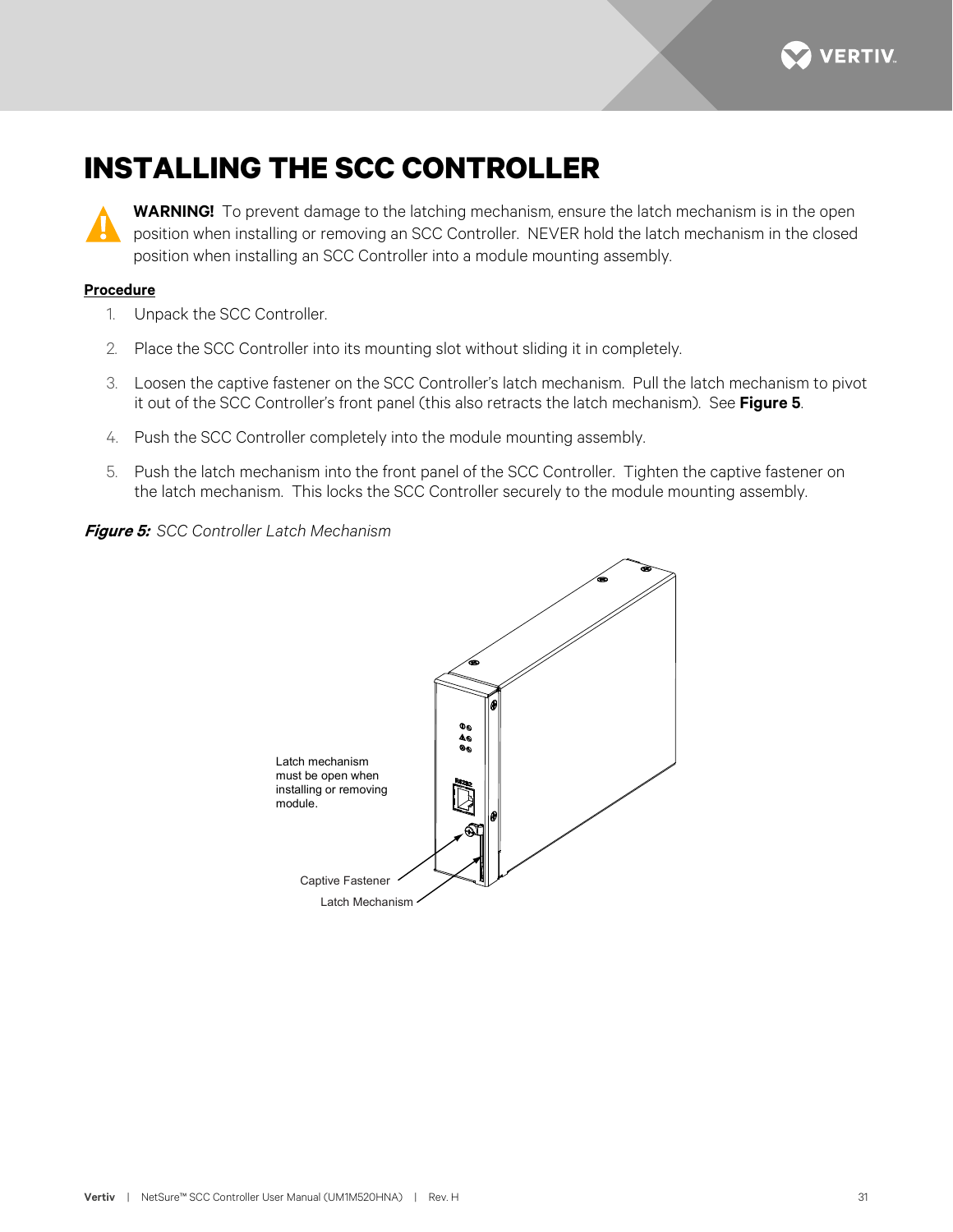

## <span id="page-31-0"></span>**REPLACEMENT PROCEDURES**

## <span id="page-31-1"></span>**SCC Controller Replacement**



**DANGER!** Follow all "Important Safety Instructions" found in the documentation provided with the system the SCC Controller is installed in.



*Installation or removal of the SCC Controller requires careful handling. To avoid possibility of SCC Controller damage from static discharge, a static wrist strap grounded through a one megohm resistor should always be worn when handling the SCC Controller. ESD-protective packaging material must also be used when carrying/shipping the SCC Controller.*



**NOTE!** *Depending on your network security settings, when you remove a device that is connected to your network and assign the same IP address to the replacement device, you may not be allowed to communicate with the replacement device over the network. Contact your network administrator for assistance.*

The SCC Controller is hot swappable. It can be removed and installed with the system operating and without affecting the output bus.

#### **Procedure**

- 1. Before performing this procedure, ensure the replacement SCC Controller contains the same configuration package as the existing SCC Controller. Refer to the Configuration Label on the side of the replacement SCC Controller for the Configuration Part Number.
- 2. Performing this procedure may activate alarms. Notify the appropriate personnel to disregard any future alarms associated with this system while this procedure is being performed.
- 3. Connect an approved grounding strap to your wrist. Attach the other end to a suitable ground.
- 4. Loosen the captive fastener on the SCC Controller's latch mechanism. Pull the latch mechanism to pivot it out of the SCC Controller's front panel (this also retracts the latch mechanism). See **[Figure 5](#page-30-1)**.
- 5. Slide the SCC Controller completely from the module mounting assembly.
- 6. Place the replacement SCC Controller into its mounting slot without sliding it in completely.
- 7. Loosen the captive fastener on the replacement SCC Controller's latch mechanism. Pull the latch mechanism to pivot it out of the SCC Controller's front panel (this also retracts the latch mechanism). See **[Figure 5](#page-30-1)**.
- 8. Push the replacement SCC Controller completely into the module mounting assembly.
- 9. Push the latch mechanism into the front panel of the replacement SCC Controller. Tighten the captive fastener on the latch mechanism. This locks the SCC Controller securely to the module mounting assembly.
- 10. Wait for the controller to finish booting and verify that the complete system operates normally.
- 11. Ensure that there are no local or remote alarms active on the system.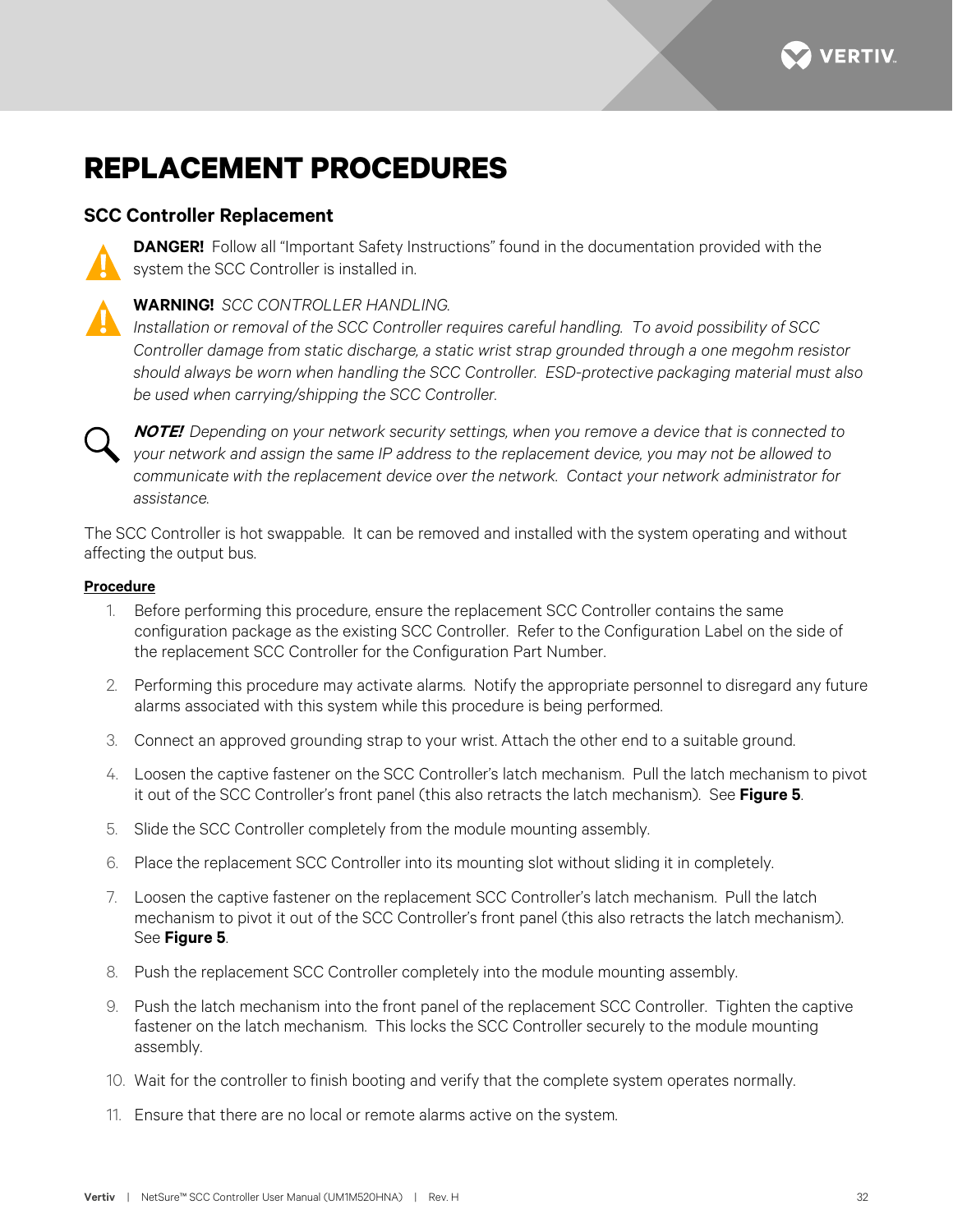

12. Notify appropriate personnel that this procedure is finished and to act upon any future alarms associated with this system.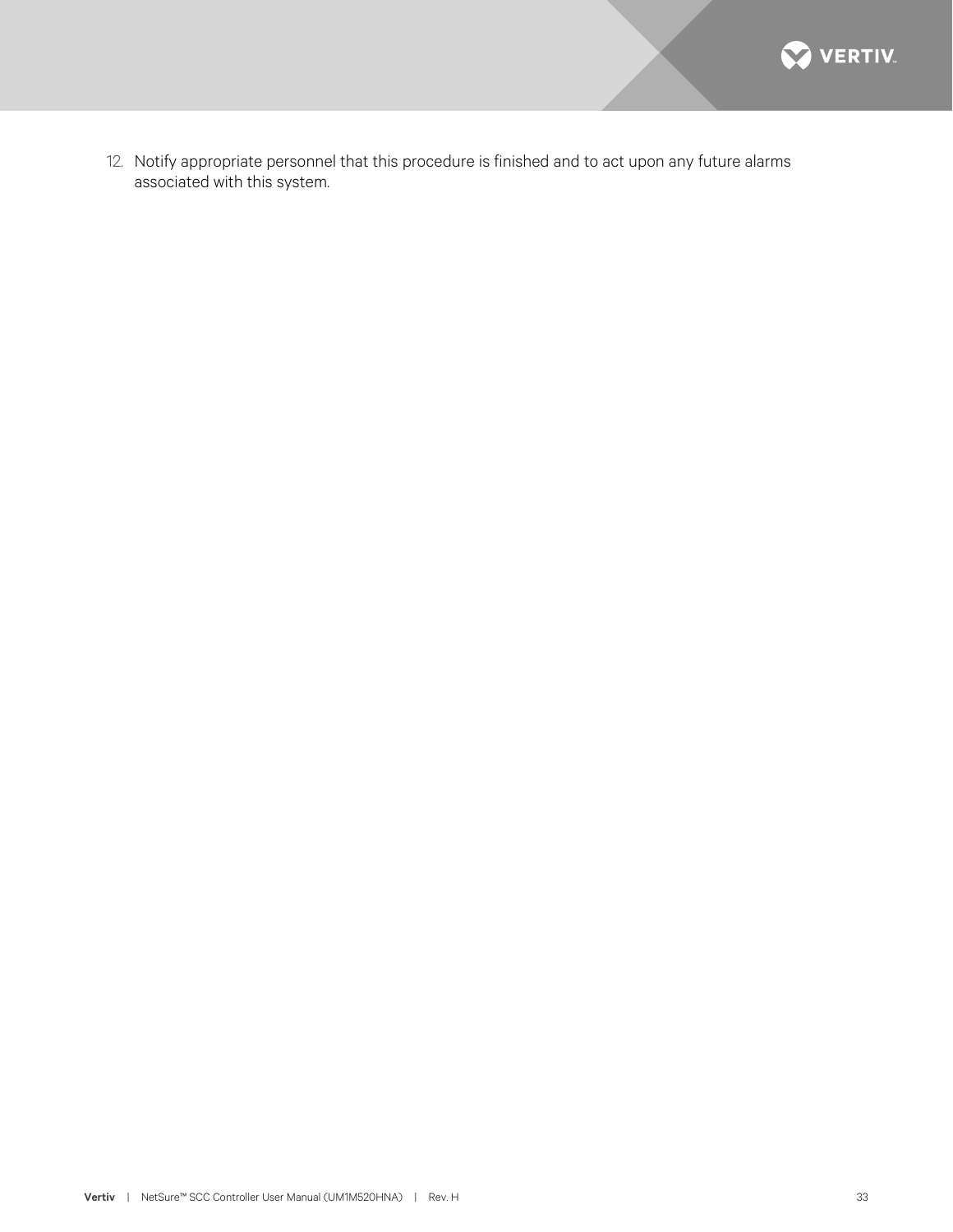

## <span id="page-33-0"></span>**TROUBLESHOOTING**

### **SCC Controller Fault Symptoms and Troubleshooting**

The fault indicators that can be displayed by the SCC Controller are as follows. Refer to **[Table 13](#page-33-1)** for a list of possible causes and corrective actions.

- Status Indicator (Green) OFF
- Warning Indicator (Yellow) ON
- Alarm Indicator (Red) ON

#### <span id="page-33-1"></span>**Table 13:** *SCC Controller Troubleshooting*

|  | Symptom                          | <b>Possible Cause(s)</b>                                                            | <b>Suggested Action(s)</b>                                                               |
|--|----------------------------------|-------------------------------------------------------------------------------------|------------------------------------------------------------------------------------------|
|  | Status Indicator<br>(Green) On   | Power is on and SCC is<br>running.                                                  | No action required.                                                                      |
|  | Status Indicator<br>(Green) Off  | No input voltage.                                                                   | Make sure there is input voltage.                                                        |
|  |                                  | Internal hardware problem.                                                          | Replace the SCC Controller.                                                              |
|  | Warning Indicator<br>(Yellow) On | Any condition in which a<br>rectifier or BBU has the Yellow<br>indicator On.        | Refer to the rectifier and BBU instructions.                                             |
|  | Alarm Indicator<br>(Red) On      | Any condition in which a<br>rectifier or BBU has a Red<br>indicator On or Flashing. | Refer to the rectifier and BBU instructions.                                             |
|  |                                  | Communication with a<br>rectifier or BBU is lost.                                   | Check for rectifier and BBU failures.                                                    |
|  |                                  | A rectifier or BBU is missing.                                                      | Confirm that the inventory in the power<br>system matches the configuration information. |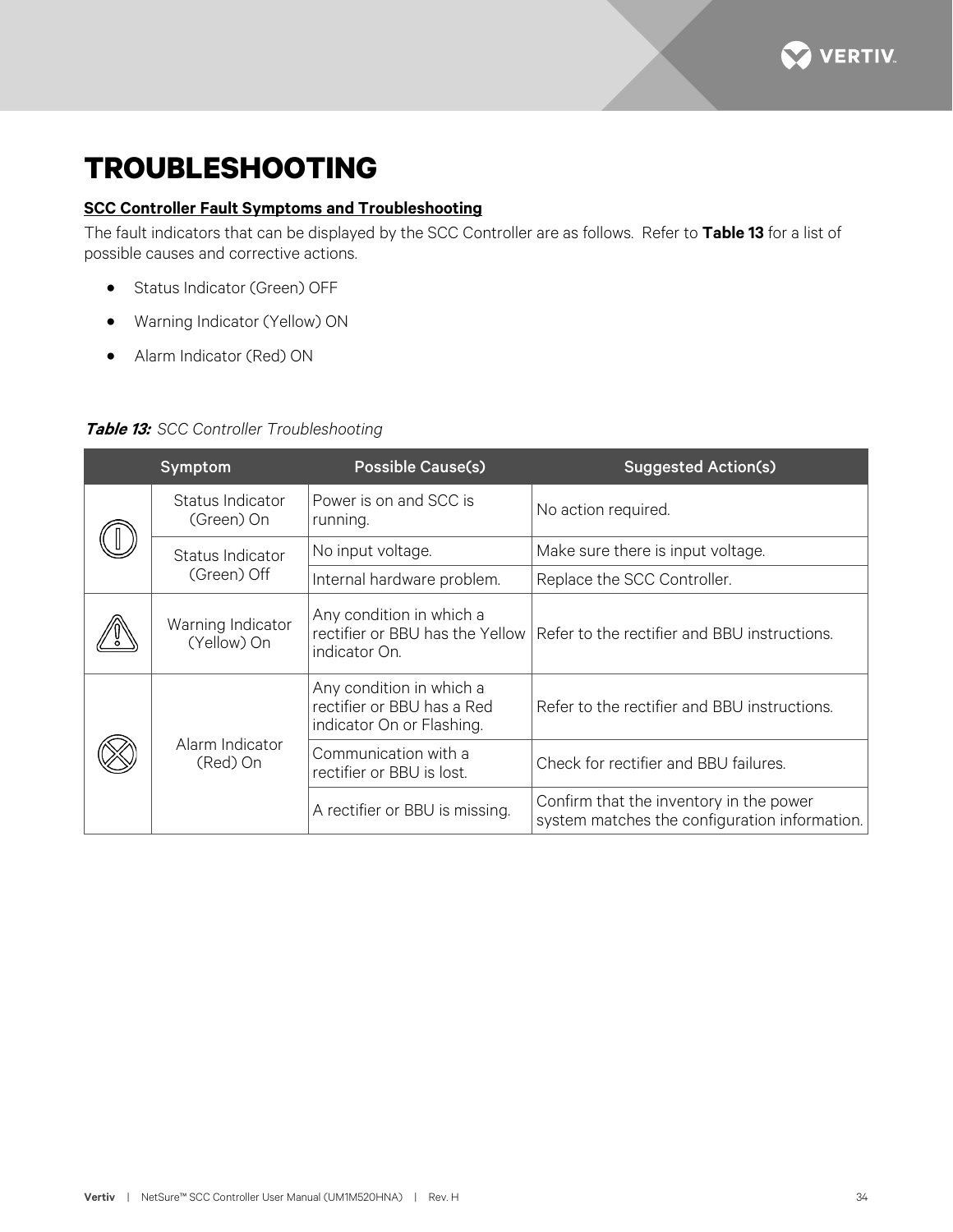

This page is intentionally blank.